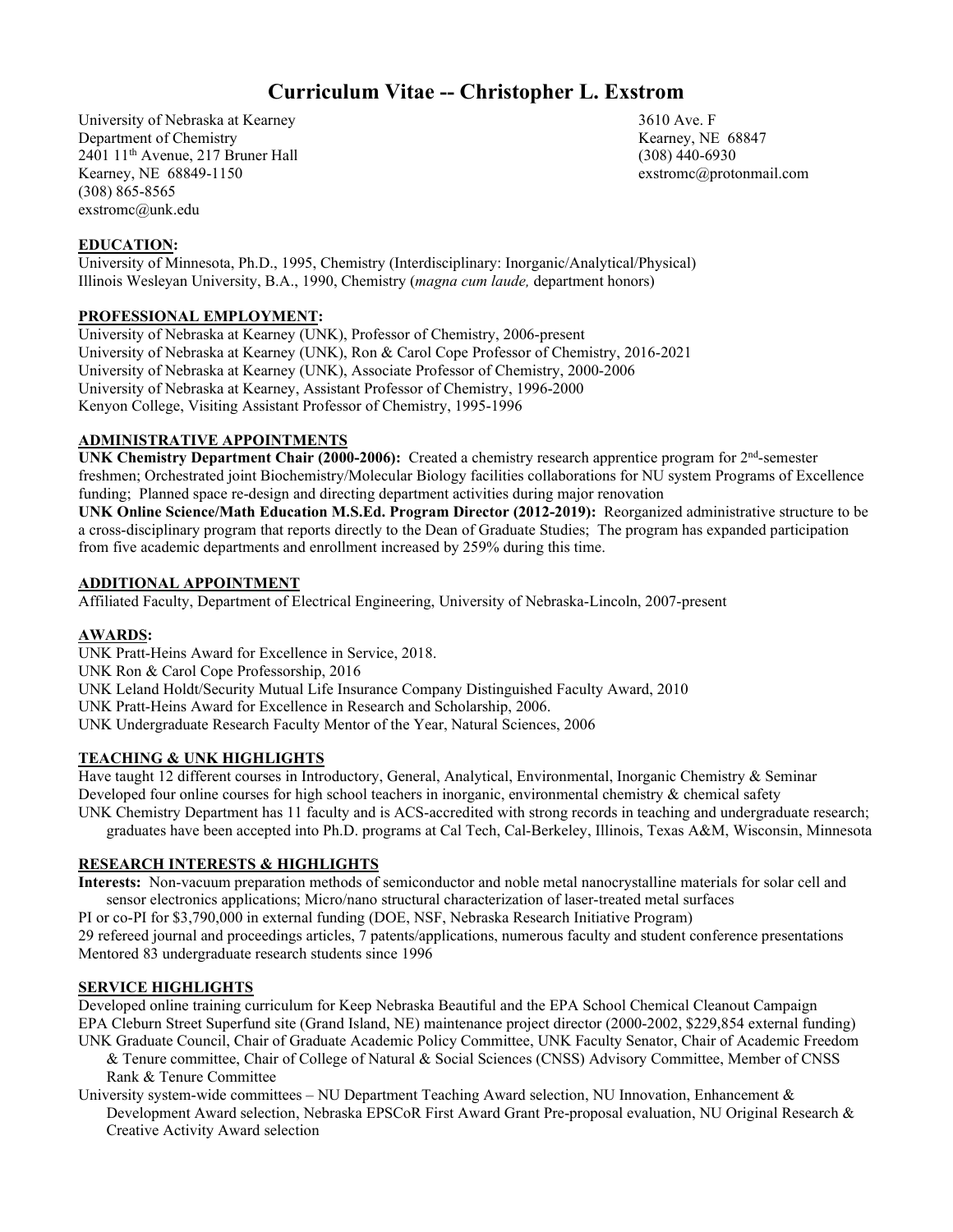## **PROFESSIONAL SOCIETY & CENTER MEMBERSHIPS:**

Faculty Associate, Nebraska Center for Materials & Nanoscience, 2007-present Faculty Associate, Univ. of Nebraska-Lincoln Center for Nanohybrid Functional Materials, 2010-present Active Memberships: American Chemical Society, Phi Kappa Phi, Materials Research Society, Sigma Xi, IEEE

## **Scholarly Publications (all articles are in refereed journals – undergraduate co-authors denoted by \*)**

- 1. "Spectroscopy and Photophysics of  $Rh_2(dimen)_4^{2+}$  (dimen = 1,8-Diisocyanomenthane). Exceptional Metal-Metal Bond Shortening in the Lowest Electronic Excited States." Miskowski, V. M.; Rice, S. F.; Gray, H. B.; Dallinger, R. F.; Milder, S. J.; Hill, M. G.; Exstrom, C. L.; Mann, K. R. *Inorganic Chemistry*, **1994,** *33*, 2799-2807.
- 2. "Inclusion of Organic Vapors by Crystalline, Solvatochromic [Pt(arylisonitrile)<sub>4</sub>][Pd(CN)<sub>4</sub>] Compounds. 'Vapochromic' Environmental Sensors." Exstrom, C. L.; Sowa, J. R., Jr.; Daws, C. A.; Janzen, D.; Mann, K. R.; Stewart, F. F.; Moore, G. A. *Chemistry of Materials*, **1995,** *7*, 15-17.
- 3. "X-ray Structural Characterization of  $Rh_2(dimen)_4^{2+}$  and  $Ir_2(dimen)_4^{2+}$  (dimen = 1,8-Diisocyano-menthane) Crystals with an Exceptionally Wide Range of Metal-Metal Distances and Dihedral Twist Angles" Exstrom, C. L.; Mann, K. R.; Hill, M. G.; Miskowski, V. M.; Schaefer, W. P.; Gray, H. B.; Lammana, W. H. *Inorganic Chemistry* **1996,** *35*, 549-550.
- 4. "'Vapochromic' Compounds as Environmental Sensors. 2. Synthetis, Near-Infrared and Infrared Spectroscopy Studies of [Pt(arylisonitrile)4][Pt(CN)4] Upon Exposure to Volatile Organic Compound Vapors" Daws, C. A.; Exstrom, C. L.; Sowa, J. R., Jr.; Mann, K. R. *Chemistry of Materials*, **1997**, *9*, 363-368.
- 5. "A Vapochromic LED" Kunugi, Y.; Mann, K. R.; Miller, L. L.; Exstrom C. L. *Journal of the American Chemical Society*, **1998**, *120*, 589-590.
- 6. "Infrared Spectroscopy Studies of Platinum Salts Containing Tetracyanoplatinate(II). Evidence for Strong Hydrogen-Bonding Interactions in 'Vapochromic' Environmental Sensor Materials" Exstrom, C. L.; Pomije, M. K.; Mann, K. R. *Chemistry of Materials*, **1998**, *10*, 942-945.
- 7. "A Novel Chemistry Camp Format as an Outreach Model for Regional Colleges and Universities" Exstrom, C. L.; Mosher, M. D. *Journal of Chemical Education*, **2000**, *77*, 1295-1297.
- 8. "Optical and Electronic Characterization of a-SiGe:H Thin Films Prepared by a Novel Hollow Cathode Deposition Technique" Soukup, R.J., Ianno, N.J., Darveau, S.A., Exstrom, C.L., *Materials Research Society Symposium Proceedings*, **2004**, *808*, A9.4.1.
- 9. "Thin Films of a-SiGe:H With Device Quality Properties Prepared By a Novel Hollow Cathode Deposition Technique" Soukup, R.J., Ianno, N.J., Darveau, S.A., Exstrom, C.L., *Solar Energy Materials and Solar Cells*, **2005**, *87*, 87-98.
- 10. "Thin Films of GeC Deposited Using a Unique Hollow Cathode Sputtering Technique" R.J. Soukup, N.J. Ianno, J.S. Schrader, C.L. Exstrom, S.A. Darveau, R.N. Udey, V.L. Dalal, *Solar Energy Materials and Solar Cells,* **2006**, *90*, 2338- 2345.
- 11. "Copper-Indium-Boron-Diselenide Absorber Materials" Ianno, N.J., Soukup, R.J., Santero, T., Kamler, C., Huguenin-Love, J., Darveau, S.A., Olejníček, J., Exstrom, C.L., *Materials Research Society Symposium Proceedings*, **2007**, *1012*, Y03-21.
- 12. "Thin Films Formed by Selenization of CuIn<sub>x</sub>B<sub>1-x</sub> Precursors in Se Vapor" Kamler, C.; Soukup, R.J.; Ianno, N. J.; Huguenin-Love, J.; Olejníček, J.; Darveau, S.A.; Exstrom, C.L., *Solar Energy Materials and Solar Cells*, **2009**, *93*, 45-50.
- 13. "Problems with Synthesis of Chalcopyrite CuIn1-xBxSe2" Olejníček, J.; Darveau, S.A.; Exstrom, C.L.; Soukup, R.J.; Ianno, N.J.; Kamler, C.A.; Huguenin-Love, J.L., *Materials Science Forum*, **2009**, *609*, 33-36.
- 14. "Solvothermal Preparation, Processing, and Characterization of Nanocrystalline CuIn<sub>1-x</sub>Al<sub>x</sub>Se<sub>2</sub> Materials" Exstrom, C.L.; Olejníček, J.; Darveau, S.A.; Mirasano, A.\*; Paprocki, D.S.\*; Schliefert, M.L.\*; Ingersoll, M.A.\*; Slaymaker, L.E.\*; Soukup, R.J.; Ianno, N.J.; Kamler, C.A., *Materials Research Society Symposium Proceedings*, **2009**, *1165*, M05-03.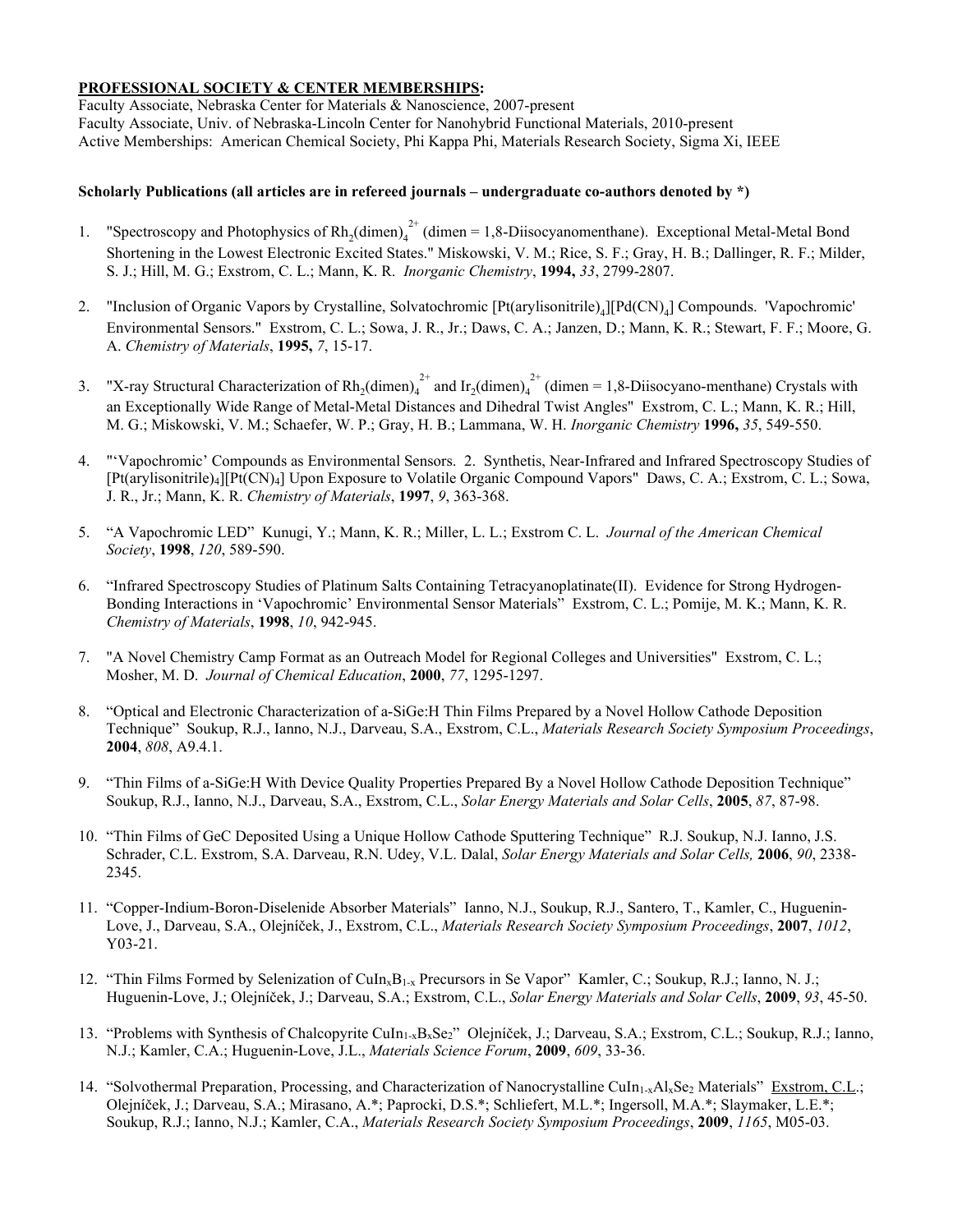- 15. "A Non-vacuum Process for Preparing Nanocrystalline CuIn<sub>1-x</sub>Ga<sub>x</sub>Se<sub>2</sub> Materials Involving an Open-air Solvothermal Reaction" Olejníček, J.; Kamler, C.A.; Mirasano, A.\*; Martinez-Skinner, A.\*; Ingersoll, M.\*; Exstrom, C.L.; Darveau, S.A.; Huguenin-Love, J.; Diaz, M.; Ianno, N.J.; Soukup, R.J. *Solar Energy Materials and Solar Cells*, **2010**, *94*, 8-11.
- 16. "Formation of CuIn1-xAlxSe2 Thin Films Studied by Raman Scattering," Olejníček, J.; Kamler, C.A.; Darveau, S.A.; Exstrom, C.L.; Slaymaker, L.E.\*; Vandeventer, A.R.\*; Ianno, N.J.; Soukup, R.J. *Thin Solid Films*, **2011**, *519*, 5329-5334.
- 17. "Properties of CuIn<sub>1-x</sub>Ga<sub>x</sub>Se<sub>2</sub> Films Prepared by the Rapid Thermal Annealing of Spray-deposited CuIn<sub>1-x</sub>Ga<sub>x</sub>S<sub>2</sub> and Se," Slaymaker, L.E.\*; Hoffman, N.M.\*; Ingersoll, M.A.\*; Jensen, M.R.\*; Olejníček, J.; Exstrom, C.L.; Darveau, S.A.; Soukup, R.J.; Ianno, N.J.; Sarkar, A.; Kment, Š., *Materials Research Society Symposium Proceedings*, **2011**, *1324*, DOI: 10.1557/opl.2011.1152.
- 18. "Thermoelectric Properties of p-type CuInSe<sub>2</sub> Chalcopyrites Enhanced by Introduction of Manganese," Yao, J.; Takas, N.J.; Schliefert, M.L.\*; Paprocki, D.S.\*; Blanchard, P.E.R.; Mar, A.; Exstrom, C.L.; Darveau, S.A.; Poudeu, P.F.P.; Aitken, J.A., *Physical Review B*, **2011**, *84*, 075203.
- 19. "CuIn1-xAlxS2 Thin Films Prepared by Sulfurization of Metallic Precursors," Olejníček, J.; Slaymaker, L.E.\*; Darveau, S.A.; Exstrom, C.L.; Kment, Š.; Prabukanthan, P.; Ianno, N.J.; Soukup, R.J. *Journal of Alloys and Compounds*, **2011**, *509*, 10020-10024.
- 20. "Air Stable, Photosensitive, Phase Pure Iron Pyrite Nanocrystal Thin Films for Photovoltaic Application," Bu, Y.; Yuan, Y.; Exstrom, C.L.; Darveau, S.A.; Huang, J., *Nano Letters*, **2011**, *11*, 4953-4957.
- 21. "M-M Bond-Stretching Energy Landscapes for  $M_2$ (dimen) $4^{2+}$  (M = Rh, Ir; dimen = 1.8-dissocyanomenthane) Complexes," Hunter, B.M.; Villahermosa, R.M.; Exstrom, C.L.; Hill, M.G.; Mann, K.R.; Gray, H.B., *Inorganic Chemistry*, **2012**, *51*, 6898-6905.
- 22. "Zinc Alloyed Iron Pyrite Nanocrystals for Band Gap Broadening," Mao, B.; Dong, Q.; Xiao, Z.; Exstrom, C.L.; Darveau, S.A.; Webber, T.E.\*; Lund, B.D.\*; Huang, H.; Kang, Z.; Huang, J., *Journal of Materials Chemistry A*, **2013**, 1, 12060- 12065.
- 23. "Preparation of CIGS Thin Films by HiPIMS or DC Sputtering and Various Selenization Processes," Olejníček, J.; Hubička, Z.; Kšírová, P.; Kment, Š; Brunclíková, M.; Kohout, M.; Čada, M.; Darveau, S.A.; Exstrom, C.L., *Journal of Advanced Oxidation Technologies*, **2013**, *16*, 314-319.
- 24. "Surface Thermal Stability of Iron Pyrite Nanocrystals: Role of Capping Ligands," Mao, B.; Dong, Q.; Exstrom, C.L.; Huang, J., *Thin Solid Films*, **2014**, *562*, 361-366.
- 25. "A Low-temperature Fabrication Method for WSe<sub>2</sub> Films Grown from Nanocrystalline Precursors," Exstrom, C.L.; Darveau, S.A.; Edgar, J.S.\*; Curry, C.J.\*; Hanrahan, M.P.\*; Ma, Q.; Hilfiker, M.; Ediger, A.; Ianno, N.J. *MRS Advances*, **2016**, *1*, 2821-2826.
- 26. "Non-vacuum Preparation of WSe<sub>2</sub> Thin Films via the Selenization of Hydrated Tungsten Oxide Prepared using Chemical Solution Methods," Exstrom, C.L.; Darveau, S.A.; Falconer, M.E.\*; Blum, J.R.\*; Colling, W.M.\*; Ianno, N.J. *MRS Advances*, **2018**, *3*, 3281-3286.
- 27. "Hydration, Strength, and Durability of Cementitious Materials Incorporating Untreated Corn Cob Ash," Shakouri, M.; Exstrom, Christopher L.; Ramanathan, S.; Suraneni, P. *Construction & Building Materials*, **2020**, 243, 118171.
- 28. "Pretreatment of Corn Stover Ash to Improve its Effectiveness as a Supplementary Cementitious Material in Concrete," Shakouri, M.; Exstrom, Christopher L.; Ramanathan, S.; Suraneni, P.; Vaux, J.S. *Cement & Concrete Composites*, **2020**, 112, 103658.
- 29. "Chloride Binding and Desorption Properties of the Concrete Containing Corn Stover Ash," Shakouri, M.; Exstrom, C.L.; Piccini, G.D.\* *Journal of Sustainable Cement-Based Materials*, **2021**, doi: 10.1080/21650373.2021.1880982.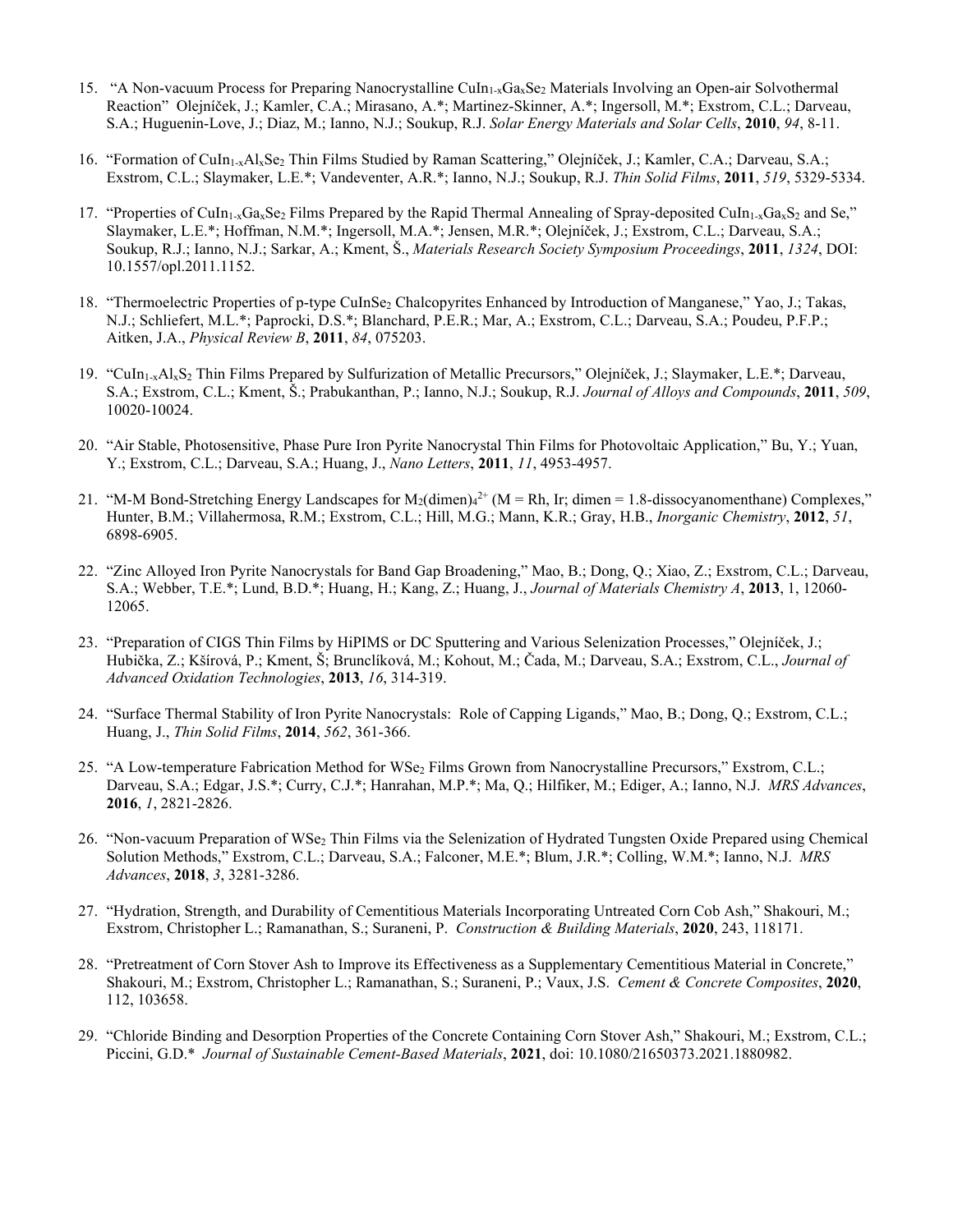#### **Patents**

- 1. U.S. Patent No. 5,766,952 "Vapochromic Platinum-Complexes and Salts" Mann, K. R.; Daws, C. A.; Exstrom, C. L.; Janzen, D. E.; Pomije, M. K, 1998.
- 2. U.S. Patent No. 6,160,267 "A Vapochromic LED" Kunugi, Y.; Mann, K. R.; Miller, L. L.; Exstrom C. L., 2000.
- 3. U.S. Patent No. 6,338,977 "A Vapochromic LED" Kunugi, Y.; Mann, K. R.; Miller, L. L.; Exstrom C. L., 2002.
- 4. U.S. Patent No. 6,578,406 "A Vapochromic LED" Kunugi, Y.; Mann, K. R.; Miller, L. L.; Exstrom C. L., 2003.
- 5. U.S. Provisional Patent, "Facile Preparation of Nanocrystalline Multinary Chalcopyrite Materials," Exstrom, C.L.; Darveau, S.A., filed October 2009.
- 6. U.S. Provisional Patent Application No. 62,076,621, "Non-vacuum Method for Preparing Thin-film Tungsten Selenide Involving a Mild-temperature Solvothermal Process," Exstrom, C.L.; Darveau, S.A.; Hanrahan, M.P.; Edgar, J.S., filed November 7, 2014.
- 7. U.S. Patent No. 10,680,125 "Synthesis of Air-stable Pyrite Nanocrystals for Photovoltaic Application," Huang, J.; Mao, B.; Exstrom, C.L., June 9, 2020.

#### **Scholarly and Invited Presentations (undergraduate co-authors denoted by \*)**

- 1. "The Chemistry and Spectroscopy of Some Proposed Environmental Sensor Materials" Exstrom, C. L.; Lee, D.\* J.; Johnson, D.\* *Proceedings. of the UN System Undergraduate Research in Chemistry Symposium*, Kearney, NE, October 18, 1996.
- 2. "Substituent Effects on the Degree of Solvatochromism of Charge-Transfer-to-Diimine Complexes" Exstrom, C. L.; Johansen, A. N.\* *32nd Midwest Regional Meeting of the American Chemical Society*, Osage Beach, MO, October 30, 1997.
- 3. "Chemistry of Novel Indicator Compounds", *UNK Research & Creative Activity Symposium*, March 9, 1998.
- 4. "Interligand Charge-Transfer Solvatochromism", invited seminar, Department of Chemistry, University of South Dakota, Vermillion, SD, September 29, 1998.
- 5. "Preparation and Properties of Novel Binuclear Palladium(II) Complexes and Bridging Ligand Effects on Charge-Transfer Solvatochromism" Exstrom, C. L.; Garnett, K. A.\*; Fagot, B. L.\*; Sinani, D.\* *33rd Midwest Regional Meeting of the American Chemical Society*, Wichita, KS, November 5, 1998.
- 6. "Development of a Summer High School Chemistry Camp as an Outreach Model for College and Universities" Exstrom, C. L.; Mosher, M. D. *35th Midwest Regional Meeting of the American Chemical Society*, St. Louis, MO, October 27, 2000.
- 7. "Calibrated Peer Review in the Chemistry Laboratory" Mosher, M. D.; Exstrom, C. L.; Clark, R. D. *35th Midwest Regional Meeting of the American Chemical Society*, October 27, 2000.
- 8. "Applications of Preferential Solvation Concepts in Multiple Undergraduate Chemistry Courses" Exstrom, C. L. *36h Midwest Regional Meeting of the American Chemical Society*, Lincoln, NE, October 12, 2001.
- 9. "Study of the Preferential Solvation of Transition Metal Complexes by <sup>1</sup>H NMR" Mosher, M. D.; Haeberle, A. J.\*; Exstrom, C. L. *37h Midwest Regional Meeting of the American Chemical Society*, Lawrence, KS, October, 2002.
- 10. "Spectroscopic and Ellipsometric Characterization of Amorphous Silicon Germanium Hydride Thin Films Prepared by a Novel Hollow-Cathode Method" Darveau, S.A.; Exstrom, C.L.; Soukup, R.J.; Ianno, N.J.; Okuno, K.\*; Ota, N.\*; Laue, C.\*; Fitch, A.\*; Puppula, N.S.P.; Ramakrishnan, V.; Shicheng, D.H. *38h Midwest Regional Meeting of the American Chemical Society*, Columbia, MO, November, 2003.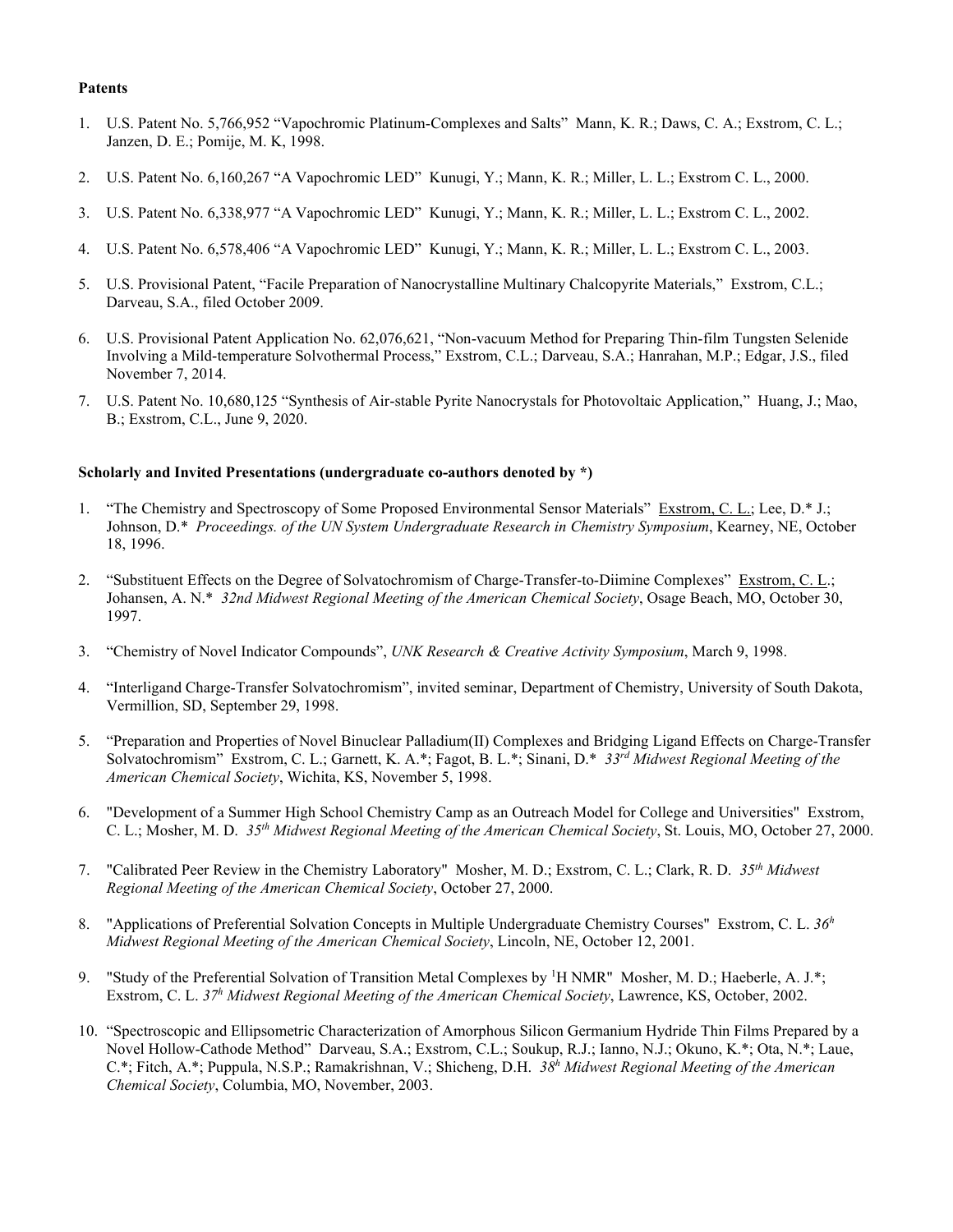- 11. "MLCT Solvatochromism of Molybdenum-Diimine-Tetracarbonyl Complexes as a Probe for Solvent-Solvent Interactions in Solution Mixtures" Exstrom, C.L.; Smith, J.R.\*; Okuno, K.\* *38h Midwest Regional Meeting of the American Chemical Society*, Columbia, MO, November, 2003.
- 12. "Uncovered Vapochromic Properties of Common Fe(diimine)<sub>2</sub>(CN)<sub>2</sub> Complexes" Exstrom, C.L.; Garretson, C.A.\*; Miller, B.D.\* *37th Great Lakes Regional Meeting of the American Chemical Society*, Milwaukee, WI, May 31-June 2, 2006.
- 13. "Fabrication and Characterization of New Photovoltaic Materials: CuBSe<sub>2</sub> (CBS) and CuIn<sub>x</sub>B<sub>1-x</sub>Se<sub>2</sub> (CIBS)" Darveau, S.A.; Olejnicek, J.; Exstrom, C.L.; Ianno, N.J.; Santero, T.; Soukup, R.J. *233rd National Meeting of the American Chemical Society*, Chicago, IL, March 26, 2007.
- 14. "Chemical Bath Deposition of Bismuth Oxychloride. An Experimental Introduction to Thin-Film Materials at the Undergraduate and High-School Levels" Exstrom, C.L.; Lahners, J. 233<sup>rd</sup> National Meeting of the American Chemical *Society*, Chicago, IL, March 29, 2007.
- 15. "CuIxB1-xSe2 Absorber Materials" Ianno, N.J.; Santero, T.; Soukup, R.J.; Exstrom, C.L.; Olejnicek, J.; Darveau, S.A. *Materials Research Society Symposium*, San Francisco, CA, April 9-13, 2007.
- 16. "Variation in the Indium-Gallium Stoichiometry in the Solvothermal Preparation of CuIn<sub>1-x</sub>Ga<sub>x</sub>Se<sub>2</sub> Nanocrystalline Materials" Martinez-Skinner, A.L.\*; Ingersoll, M.A.\*; Olejnicek, J.; Mirasano, A.\*; Haussler, A.T.\*; Exstrom, C.L.; Darveau, S.A.; Huguenin-Love, J.; Kamler, C.; Ianno, N.J.; Soukup, R.J. *42nd Midwest Regional Meeting of the American Chemical Society*, Kansas City, MO, November 7-9, 2007.
- 17. "Reaction Pathway Insights into the Solvothermal Preparation of CuIn<sub>1-x</sub>Ga<sub>x</sub>Se<sub>2</sub> Nanocrystalline Materials" Exstrom, C.L.; Darveau, S.A.; Martinez-Skinner, A.L.\*; Ingersoll, M.A.\*; Olejnicek, J.; Mirasano, A.\*; Haussler, A.T.\*; Huguenin-Love, J.; Kamler, C.; Diaz, M.; Ianno, N.J.; Soukup, R.J. *33rd IEEE Photovoltaics Specialists Conference*, San Diego, CA, May 11-16, 2008.
- 18. "Incorporation of Aluminum and Boron into CuInSe<sub>2</sub> Chalcopyrite Structures: Preparation and Characterization of the First nanocrystalline CuIn<sub>1-x</sub>M<sub>x</sub>Se<sub>2</sub> (M = Al, B) Materials" Exstrom, C.L.; Darveau, S.A.; Olejníček, J.; Schliefert, M.L.\*; Paprocki, D.S.\*; Vandeventer, A.R.\*; Mirasano, A.\*; Soukup, R.J.; Ianno, N.J.; Kamler, C.A. *43rd Midwest Regional Meeting of the American Chemical Society*, Kearney, NE, October 10, 2008.
- 19. "Solvothermal Preparation, Processing, and Characterization of Nanocrystalline CuIn<sub>1-x</sub>Al<sub>x</sub>Se<sub>2</sub> Materials" Exstrom, C.L.; Olejnicek, J.; Darveau, S.A.; Mirasano, A.\*; Paprocki, D.S.\*; Schliefert, M.L.\*; Ingersoll, M.A.\*; Slaymaker, L.E.\*; Soukup, R.J.; Ianno, N.J.; Kamler, C.A. *Materials Research Society Symposium*, San Francisco, CA, April 13-17, 2009.
- 20. "Raman Spectroscopy Studies of CuIn<sub>1-x</sub>Al<sub>x</sub>Se<sub>2</sub> Thin Film Growth" Olejníček, J.; Exstrom, C.L.; Darveau, S.A.; Vandeventer, A.R.\*; Slaymaker, L.E.\*; Ianno, N.J.; Soukup, N.J. *238th National Meeting of the American Chemical Society*, Washington, DC, August 16-20, 2009.
- 21. "Low-temperature Aqueous Solution-based Routes for the Preparation of Chalcopyrite Solar Cell Absorber Materials," Exstrom, C.L.; Darveau, S.A.; Ingersoll, M.A.\*; Jensen, M.R.\*; Cook, C.\*; Slaymaker, L.E.\*; Vandeventer, A.R.\*; Soukup, R.J.; Ianno, N.J. *44th Midwest Regional Meeting of the American Chemical Society*, Iowa City, IA, October 23, 2009.
- 22. "Room Temperature Non-vacuum Preparation of Nanocrystalline CuInSe<sub>2</sub> Employing Aqueous Solvents," Exstrom, C.L.; Darveau, S.A.; Ingersoll, M.A.\*; Jensen, M.R.\*; Cook, C.\*; Slaymaker, L.E.\*; Soukup, R.J.; Ianno, N.J., *35th IEEE Photovoltaics Specialists Conference*, Honolulu, HI, June 20-25, 2010.
- 23. "Solvothermal Preparation of Nanocrystalline Pyrite FeS<sub>2</sub> and its Outlook as a Third-generation Solar Cell Absorber Material," Exstrom, C.L.; Darveau, S.A.; Webber, T.E.\*; Neville, C.; Slaymaker, L.E.\*; Olejníček, J.; Huang, J.; Bi, Y.; Soukup, R.J.; Ianno, N.J.; Amitabha, S., *45th Midwest Regional Meeting of the American Chemical Society*, Wichita, KS, October 28, 2010.
- 24. "Solvothermal Preparation of Nanocrystalline SnS<sub>2</sub> via Hot-Injection and Thermal Decomposition Methods," Exstrom, C.L.; Darveau, S.A.; Webber, T.E.\*; Jensen, M.R.\*; Ingersoll, M.A.\*; Neville, C.; Soukup, R.J.; Ianno, N.J.; Amitabha, S., *242nd National Meeting of the American Chemical Society*, Denver, CO, August 28-29, 2011.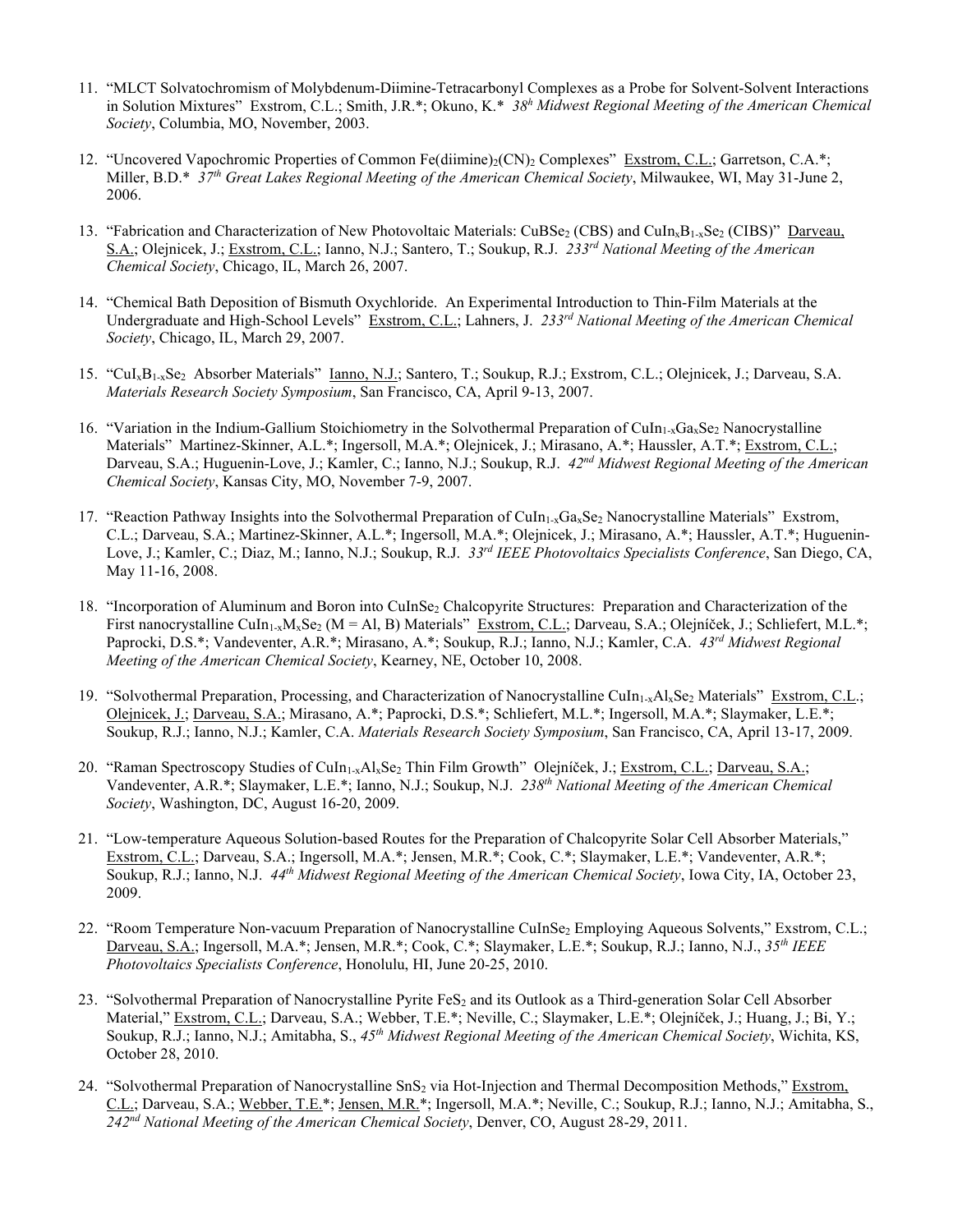- 25. "Earth-Abundant Sulfides as Nanocrystal-based Solar Cell Materials," invited seminar, Duquesne University, Pittsburgh, PA, March 30, 2012.
- 26. "Preparation and Studies of Gold Nanoparticles Prepared *via* Oxalate Reduction of HAuCl4," Exstrom, C.L.; Darveau, S.A. invited seminar, University of Nebraska-Lincoln, Lincoln, NE, November 1, 2013.
- 27. "Halide Ion Influence on the Pathway of Reductive Gold Nanoparticle Formation in Aqueous Solution," Exstrom, C.L.; Lueck, B.A.\*; Clark, S.L.; Gydesen, T.V.; Neville, C.R.; Darveau, S.A. *48th Midwest Regional Meeting of the American Chemical Society*, Springfield, MO, October 16-18, 2013.
- 28. "A Low-temperature Fabrication Method for WSe<sub>2</sub> Films Grown from Nanocrystalline Precursors," Exstrom, C.L.; Darveau, S.A.; Edgar, J.S.\*; Curry, C.J.\*; Hanrahan, M.P.\*; Ma, Q.; Hilfiker, M.; Ediger, A.; Ianno, N.J. *Materials Research Society Symposium*, Phoenix, AZ, March 28-31, 2016.
- 29. "Solution-based Syntheses of Semiconductor Nanoparticles and Conversion to Thin-film Materials with Next-generation Heterojunction Photovoltaic Device Applications," Exstrom, C.L.; Darveau, S.A. *51st Midwest Regional Meeting of the American Chemical Society*, Manhattan, KS, October 26, 2016. **(Invited Symposium Speaker)**
- 30. "Embedding Silica Aerogels into Femtosecond Laser Surface Processed (FLSP) Aluminum as a Means to Control Wettability Properties," Darveau, S.A.; Exstrom, C.L.; Tanbouza-Husseini, A.\*; Everitt, K.R.\*; Breemes, M.K.\*; Peng, E.; Shield, J.E.; Gogos, G.; Bell, R.; Zuhlke, C.A.; Alexander, D.R., *Materials Research Society Symposium*, Phoenix, AZ, April 3-6, 2018.
- 31. "Non-vacuum Preparation of WSe2 thin films *via* the Selenization of Hydrated Tungsten Oxide Prepared using a Chemical Bath Method," Exstrom, C.L.; Darveau, S.A.; Falconer, M.E.\*; Blum, J.R.\*; Colling, W.M.\*; Ianno, N.J. , *Materials Research Society Symposium*, Phoenix, AZ, April 3-6, 2018.
- 32. "Preferential solvation thermodynamics explored through UV-vis spectrophotometry of Mo(phenanthroline)(CO)<sub>4</sub> in mixed solvents as part of a new integrated upper-level undergraduate chemistry laboratory course," Exstrom, C.L.; Darveau, S.A., *54th Midwest Regional Meeting of the American Chemical Society*, Wichita, KS, October 16-18, 2019.

#### **Student and co-Authored Presentations (undergraduate authors denoted by \*)**

- 1. "Reactions of PdCl2 with Dipyridyltetrzine Ligands" Lee, D. J. \*; Exstrom, C. L. *Argonne Symposium of Undergraduate Research*, Argonne, IL, Spring, 1997
- 2. "Preparation and Acid-Base Chemistry of Novel Acridine-Containing Polymers." Polk, M. A. \*; Exstrom, C. L.; Major, J. S. \*; Mosher, M. D. *32nd Midwest Regional Meeting of the American Chemical Society*, Osage Beach, MO, October 30, 1997.
- 3. "Synthesis and Properties of Nickel Charge-Transfer-to-Diimine Complexes" Fagot, B. L.\*; Exstrom, C. L. *UNK Research & Creative Activity Symposium*, March 9, 1998.
- 4. "Acid-Base Chemistry of Acridine Derivatives" Polk, M. A.\*; Exstrom, C. L. *UNK Research & Creative Activity Symposium*, March 10, 1998.
- 5. "Chemistry of Copper Charge-Transfer-to-Diimine Complexes" Sinani, D.\*; Exstrom, C. L. *UNK Research & Creative Activity Symposium*, March 10, 1998.
- 6. "Preparation and Spectroscopic Properties of Novel Diimine Nickel(II) Catecholate Complexes." Fagot, B. L.\*; Exstrom, C. L. *33rd Midwest Regional American Chemical Society*, Wichita, KS, November 5, 1998.
- 7. "Diimine Structural Effects on the Spectroscopic Properties of Copper(II) Diimine Catecholate Complexes." Sinani, D.\*; Exstrom, C. L. *33rd Midwest Regional American Chemical Society*, Wichita, KS, November 5, 1998.
- 8. "Acid-Base Chemistry of Novel Nitrophenylhydrazine Derivatives." Polk, M. A.\*; Bolling, S. M.\*; Exstrom, C. L. *33rd Midwest Regional American Chemical Society*, Wichita, KS, November 5, 1998.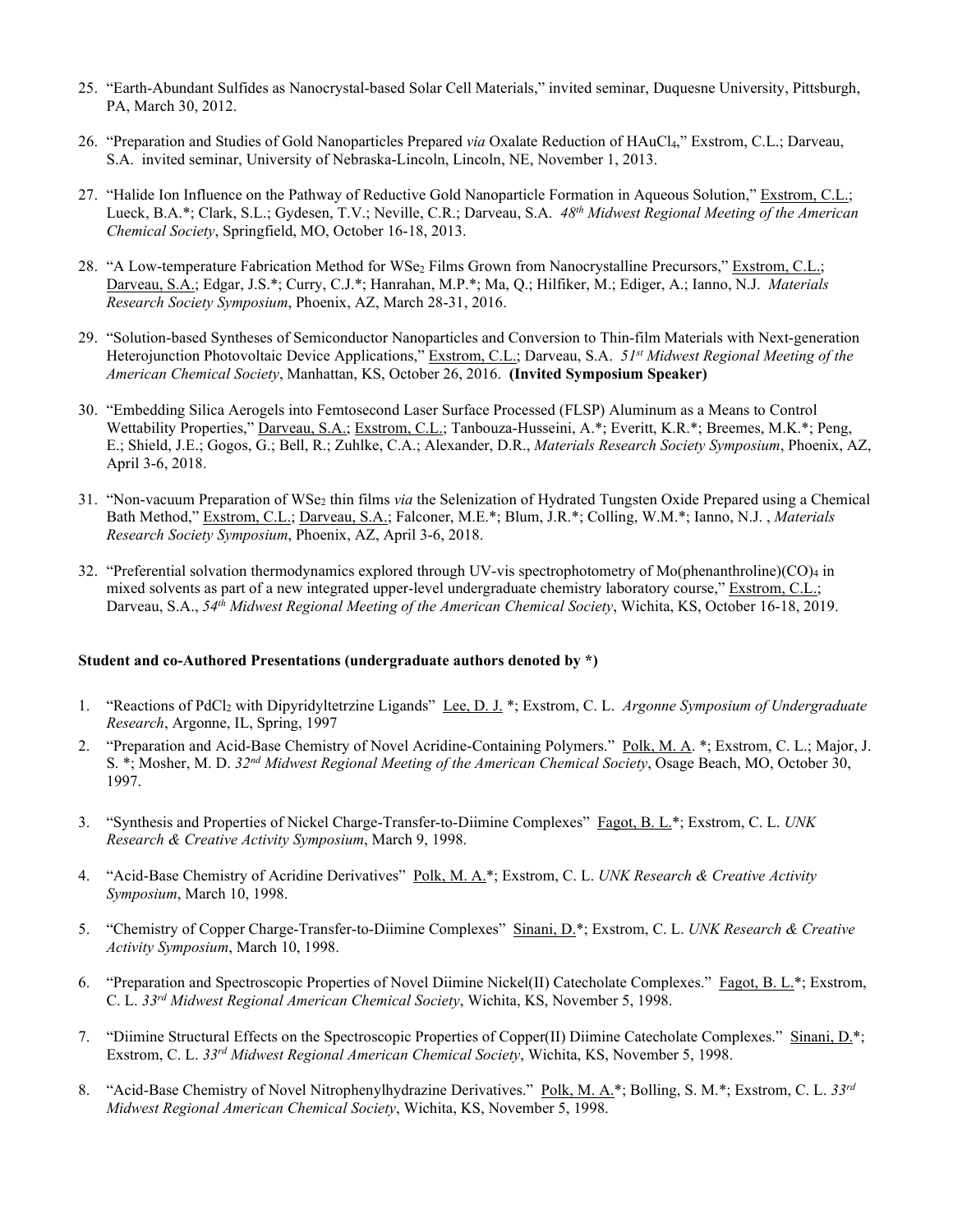- 9. "Pi-donor Substituent Effects on the Solvatochromic Shifts of Palladium(II) Charge-Transfer-to-Diimine Complexes." Holmes, K. L.\*; Weber, G. A.\*; Exstrom, C. L. *33rd Midwest Regional American Chemical Society*, Wichita, KS, November 5, 1998.
- 10. "Preparation and Solution Properties of Nickel Complexion Pairs" Fagot, B. L.\*; Exstrom, C. L. *14th National Conference on Undergraduate Research*, Missoula, MT, April 28, 2000.
- 11. "Diimine Substituent Effects on the Solvatochromic Shifts of Palladium(II) Charge-Transfer-to-Diimine Complexes" Weber, G. A.\*; Holmes, K. L.\*; Exstrom, C. L. *14th National Conference on Undergraduate Research*, Missoula, MT, April 28, 2000.
- 12. "Preparation And Solvation Studies On Cadmium(II) Diimine Catecholate And Dithiolate Complexes", Exstrom, C. L.; Leonard, B.\* *36h Midwest Regional Meeting of the American Chemical Society*, Lincoln, NE, October 12, 2001.
- 13. "Tunability of Charge-Transfer Energies in Cadmium Complexes", Exstrom, C. L.; Leonard, B.\* *17th National Conference on Undergraduate Research*, Salt Lake City, UT, March 15, 2003.
- 14. "Analyses of Iron Content in the Platte River Water Using Ultraviolet-Visible Spectroscopy and Atomic Absorption", Exstrom, C. L.; Darville, L.\* *17th National Conference on Undergraduate Research*, Salt Lake City, UT, March 15, 2003.
- 15. "Optical and Electronic Characterization of a-SiGe:H Thin Films Prepared by a Novel Hollow Cathode Deposition Technique" Soukup, R.J., Ianno, N.J., Darveau, S.A., Exstrom, C.L., *Materials Research Society Symposium,* San Francisco, CA, April 13-16, 2004.
- 16. "Solid-State Phase Properties of Thin-Film GeC Fabricated by a Novel Hollow-Cathode Plasma-Jet Deposition Method", Udey, R.N.\*; Exstrom, C. L.; Darveau, S.A.; Soukup, R.J.; Ianno, N.J. *19th National Conference on Undergraduate Research*, Lexington, KY, April 22, 2005.
- 17. "Synthesis and Characterization of Novel Binuclear Molybdenum-diimine-diphosphine Complexes. The First Step Toward Solvatochromic "Molecular Grid" Materials", Larson, P.T.\*; Exstrom, C.L. *40th Midwest Regional Meeting of the American Chemical Society*, Joplin, MO, October 27, 2005, and the *20th National Conference on Undergraduate Research*, Asheville, NC, April 6, 2006.
- 18. "Preparation, Characterization, and Vapochromic Properties of the novel Fe(4,4'-di-t-butyl-2,2'-bipyridine)<sub>2</sub>(CN)<sub>2</sub> Complex", Garretson, C.A.\*; Miller, B.D.\*; Exstrom, C.L. *40th Midwest Regional Meeting of the American Chemical Society*, Joplin, MO, October 27, 2005.
- 19. "Evidence of Novel Water-Soluble Mo(diimine)(CO)4 Complexes", Martinez-Skinner, A.L.\*; Exstrom, C.L. *40th Midwest Regional Meeting of the American Chemical Society*, Joplin, MO, October 27, 2005.
- 20. "Characterization of Thin-Film GeC Fabricated by a Hollow-Cathode Plasma-Jet Deposition Method", Udey, R.N.\*; Exstrom, C.L.; Darveau, S.A.; Soukup, R.J.; Ianno, N.J.; *40th Midwest Regional Meeting of the American Chemical Society*, Joplin, MO, October 27, 2005, and the *20th National Conference on Undergraduate Research*, Asheville, NC, April 6, 2006.
- 21. "Chemistry of Mo(diimine)(CO)4 with Isocyanides and Diisocyanides: Evidence of Binuclear Complex Formation and Effects on MLCT Solvatochromism", Miller, B.D.\*; Exstrom, C.L. *21st National Conference on Undergraduate Research*, San Rafael, CA, April 12-14, 2007.
- 22. "Ionic Strength and Counterion Effects on the Solvothermal Preparation of CuInSe<sub>2</sub> Nanocrystalline Materials", Martinez-Skinner, A.L.\*; Ingersoll, M.A.\*; Darveau, S.A.; Exstrom, C.L. *42nd Midwest Regional Meeting of the American Chemical Society*, Kansas City, MO, November 7-9, 2007.
- 23. "Solid-state Intermediates in the Solvothermal Preparation of CuInSe<sub>2</sub> Nanocrystalline Materials", Ingersoll, M.A.\*; Martinez-Skinner, A.L.\*; Darveau, S.A.; Exstrom, C.L. *42nd Midwest Regional Meeting of the American Chemical Society*, Kansas City, MO, November 7-9, 2007.
- 24. "Effects of Annealing on CuIn<sub>1-x</sub>Ga<sub>x</sub>Se<sub>2</sub> Nanocrystalline Materials Prepared by Solvothermal Means", Mirasano, A.\*; Darveau, S.A.; Exstrom, C.L. *22nd National Conference on Undergraduate Research*, Salisbury, MD, April 2008.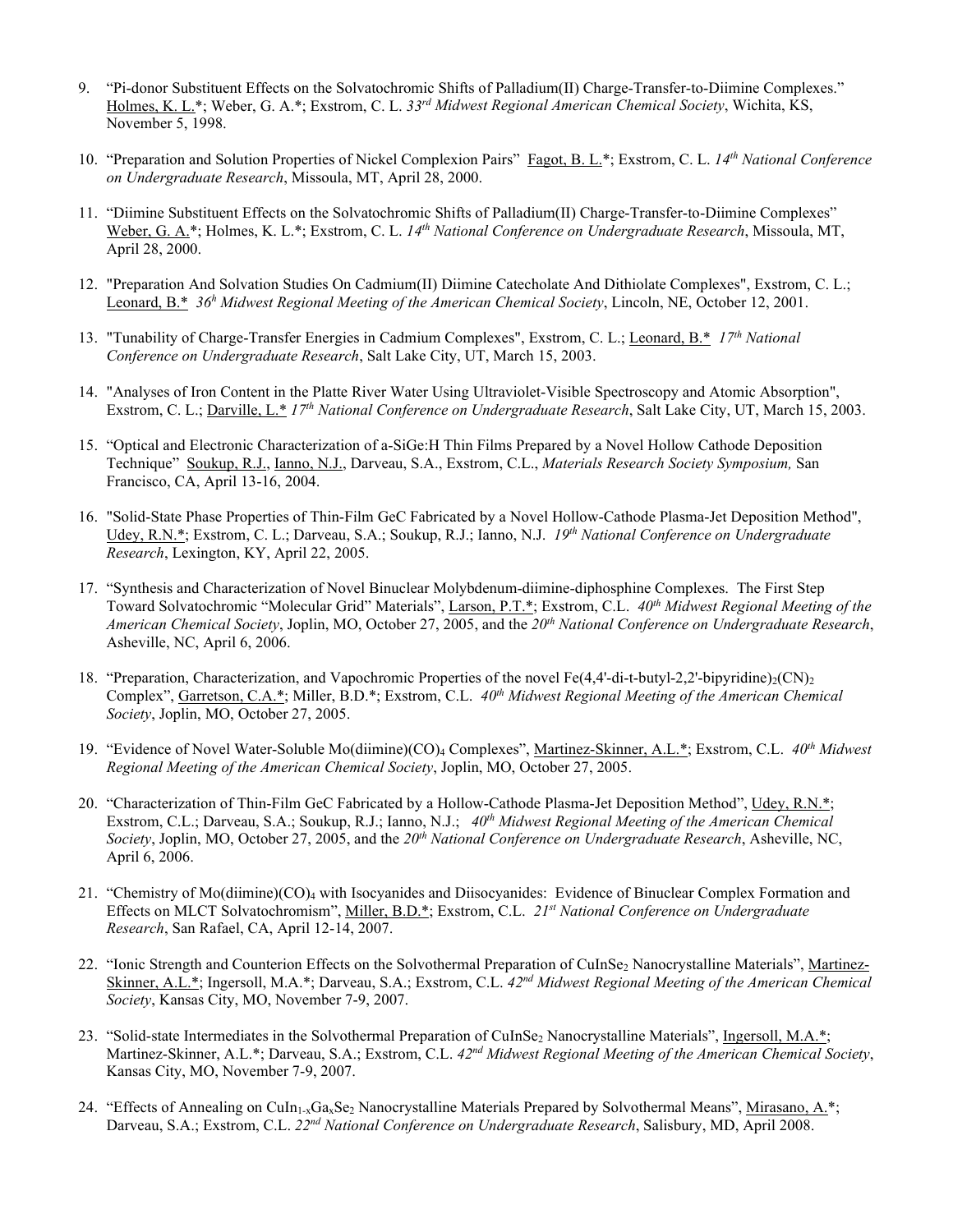- 25. "Problems with Synthesis of Chalcopyrite CuIn<sub>1-x</sub>B<sub>x</sub>Se<sub>2</sub>", Olejníček, J.; Darveau, S.A.; Exstrom, C.L.; Soukup, R.J.; Ianno, N.J.; Kamler, C.A.; Huguenin-Love, J.L., *First International Conference on Thin Films and Porous Materials*, Algiers, Algeria, May 19-22, 2008.
- 26. "A Non-vacuum Process for Preparing Nanocrystalline CuIn<sub>1-x</sub>Ga<sub>x</sub>Se<sub>2</sub> Materials Involving an Open-air Solvothermal Reaction" Olejnicek, J., Kamler, C.A., Mirasano, A.\*, Martinez-Skinner, A.\*, Ingersoll, M.\*, Exstrom, C.L., Darveau, S.A., Huguenin-Love, J., Diaz, M., Ianno, N.J., Soukup, R.J., *XVII International Materials Research Congress*, Cancun, Mexico, August 2008.
- 27. "Investigation of Non-vacuum Annealing Process Applied on Cu(In,Ga)Se<sub>2</sub>, Cu(In,Al)Se<sub>2</sub>, and Cu(In,B)Se<sub>2</sub> Nanocrystals Prepared by Solvothermal Reaction", Olejníček, J.; Darveau, S.A.; Exstrom, C.L.; Mirasano, A.\*; Schliefert, M.L.\*; Vandeventer, A.R.\*; Paprocki, D.S.\*; Soukup, R.J.; Ianno, N.J.; Kamler, C.A. *43rd Midwest Regional Meeting of the American Chemical Society*, Kearney, NE, October 8-10, 2008.
- 28. "Preparation and Characterization of Mixed Indium-Gallium-Selenium Nanocrystalline Materials", Mirasano, A.\*; Olejnicek, J.; Exstrom, C.L.; Darveau, S.A.; Soukup, R.J.; Ianno, N.J.; Kamler, C.A. *43rd Midwest Regional Meeting of the American Chemical Society*, Kearney, NE, October 8-10, 2008, and *23rd National Conference on Undergraduate Research*, LaCrosse, WI, April 2009.
- 29. "Reaction Pathway Investigations of the Solvothermal Preparation of Nanocrystalline CuInSe<sub>2</sub> in Chelating Amine Solvents: Effects of Added Salts and Solvent Coordinating Ability", Paprocki, D.S.\*; Martinez-Skinner, A.L.\*; Ingersoll, M.A.\*; Olejnicek, J.; Vandeventer, A.R.\*; Mirasano, A.\*; Haussler, A.T.\*; Exstrom, C.L.; Darveau, S.A.; Huguenin-Love, J.L.; Kamler, C.A.; Diaz, M.; Ianno, N.J.; Soukup, R.J. *43rd Midwest Regional Meeting of the American Chemical Society*, Kearney, NE, October 8-10, 2008.
- 30. "Use of Surfactant-based Solvents in the Preparation of Nanocrystalline CuIn<sub>1-x</sub>M<sub>x</sub>Se<sub>2</sub> (M = Ga, Al, B) Materials", Schliefert, M.L.\*; Vandeventer, A.R.\*; Mirasano, A.\*; Paprocki, D.S.\*; Olejnicek, J.; Exstrom, C.L.; Darveau, S.A.; Soukup, R.J.; Ianno, N.J.; Kamler, C.A. *43rd Midwest Regional Meeting of the American Chemical Society*, Kearney, NE, October 8-10, 2008.
- 31. "Use of Stearate Complexes as Metal Sources in the Preparation of Nanocrystalline CuIn<sub>1-x</sub>M<sub>x</sub>Se<sub>2</sub> (M = Ga, B) Materials", Vandeventer, A.R.\*; Exstrom, C.L.; Darveau, S.A. *43rd Midwest Regional Meeting of the American Chemical Society*, Kearney, NE, October 8-10, 2008.
- 32. "Self-organized Nanostructures of Vapor-phase Grown CuGaS2 Thin Films", P. Prabukanthan, G. Harichandran, R.J. Soukup, N.J. Ianno, C.L. Exstrom, S.A. Darveau, J. Olejníček, *34th IEEE Photovoltaics Specialists Conference*, Philadelphia, PA, June 8-11, 2009.
- 33. "Formation of CuIn<sub>1-x</sub>Al<sub>x</sub>Se<sub>2</sub> Thin Films Studied by Raman Scattering", J. Olejníček, C.A. Kamler, C.L. Exstrom, S.A. Darveau , N.J. Ianno , R.J. Soukup, *216th Meeting of the Electrochemical Society*, Vienna, Austria, October 4-9, 2009.
- 34. "Thin Films of CuIn<sub>x</sub>B<sub>1-x</sub>Se<sub>2</sub> as Absorbers for CIBS Solar Cells", R. J. Soukup, N. J .Ianno, C. A. Kamler, J. Olejniček, S. A. Darveau, and C. L. Exstrom, *216th Meeting of the Electrochemical Society*, Vienna, Austria, October 4-9, 2009.
- 35. "Preparation and Studies of Nanocrystalline CuInSe<sub>2</sub> Materials Prepared from Aqueous Solution at Room Temperature," Ingersoll, M.A.\*; Jensen, M.R.\*; Cook, C.\*; Slaymaker, L.E.\*; Vandeventer, A.R.\*; Exstrom, C.L.; Darveau, S.A.; Soukup, R.J.; Ianno, N.J., *44th Midwest Regional Meeting of the American Chemical Society*, Iowa City, IA, October 21- 23, 2009.
- 36. "Effects of Complexing Agents on the Aqueous Solution-based Preparation of Nanocrystalline CuInSe<sub>2</sub> and CuInS<sub>2</sub> Materials," Jensen, M.R.\*; Ingersoll, M.A.\*; Cook, C.\*; Slaymaker, L.E.\*; Vandeventer, A.R.\*; Exstrom, C.L.; Darveau, S.A.; Soukup, R.J.; Ianno, N.J., *44th Midwest Regional Meeting of the American Chemical Society*, Iowa City, IA, October 21-23, 2009.
- 37. "Structural Properties of Poly(vinyl alcohol)-capped Selenium Nanoparticles Prepared from Aqueous Solution," Vandeventer, A.R.\*; Slaymaker, L.E.\*; Exstrom, C.L.; Darveau, S.A., *44th Midwest Regional Meeting of the American Chemical Society*, Iowa City, IA, October 21-23, 2009.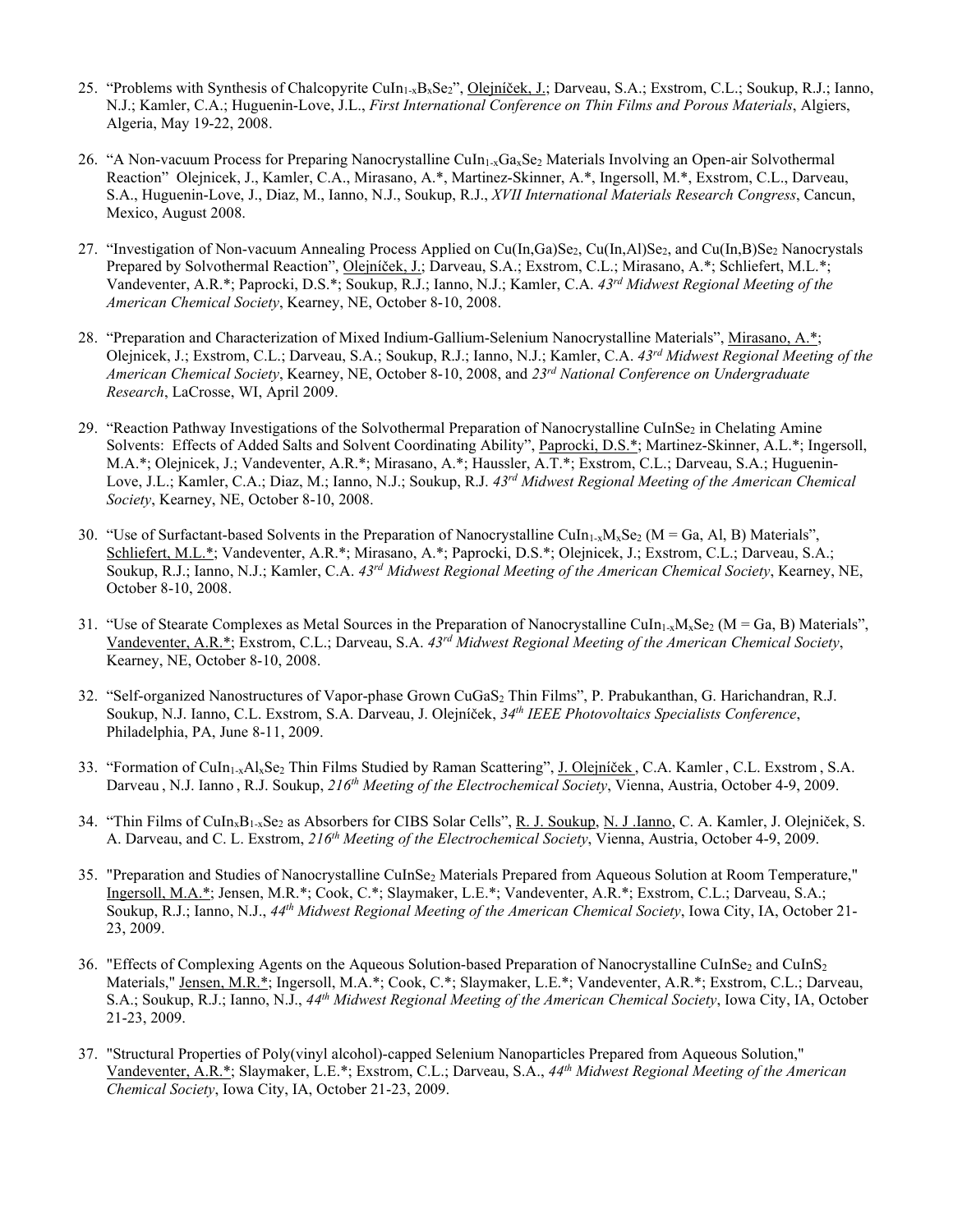- 38. "Effects of Argon Atmosphere on the Selenization of CuIn<sub>1-x</sub>Al<sub>x</sub> and CuIn<sub>1-x</sub>B<sub>x</sub> Thin Films," Slaymaker, L.E.\*; Vandeventer, A.R.\*; Exstrom, C.L.; Darveau, S.A.; Soukup, R.J.; Ianno, N.J., *44th Midwest Regional Meeting of the American Chemical Society*, Iowa City, IA, October 21-23, 2009.
- 39. "Use of Sodium Thiosulfate in the Water Solution-based Preparation of Copper Indium Disulfide," Cook, C.\*; Ingersoll, M.A.\*; Jensen, M.R.\*; Slaymaker, L.E.\*; Vandeventer, A.R.\*; Exstrom, C.L.; Darveau, S.A.; Soukup, R.J.; Ianno, N.J., *44th Midwest Regional Meeting of the American Chemical Society*, Iowa City, IA, October 21-23, 2009.
- 40. "A Novel Method for Synthesis of SnS and SnS<sub>2</sub> Thin Films as Potential Heterjunction Partners for FeS<sub>2</sub> Solar Cells," Sarkar, A.; Soukup, R.J.; Ianno, N.J.; Kamler, C.A.; Exstrom, C.L.; Darveau, S.A.; Olejníček, J., *35th IEEE Photovoltaics Specialists Conference*, Honolulu, HI, June 20-25, 2010.
- 41. "Raman Spectroscopy of Cu(In,Al)S2 Thin Films Prepared by Sulfurization of Metallic Precursors," Olejníček, J.; Darveau, S.A.; Exstrom, C.L.; Slaymaker, L.E.\*; Kment, Š.; Soukup, R.J.; Ianno, N.J., *Nebraska Research & Innovation Conference*, Lincoln, NE, October 5, 2010 and *45th Midwest Regional Meeting of the American Chemical Society*, Wichita, KS, October 29, 2010.
- 42. "CuIn<sub>x</sub>Ga<sub>(1-x)</sub>Se<sub>2</sub> Films Prepared by Rapid Thermal Annealing of Layered Nanocrystalline CuIn<sub>x</sub>Ga<sub>(1-x)</sub>S<sub>2</sub> and Se," Slaymaker, L.E.\*; Hoffman, N.M.\*; Ingersoll, M.A.\*; Jensen, M.R.\*; Olejníček, J.; Exstrom, C.L.; Darveau, S.A.; Soukup, R.J.; Ianno, N.J.; Amitabha, S., *Nebraska Research & Innovation Conference*, Lincoln, NE, October 5, 2010 and *45th Midwest Regional Meeting of the American Chemical Society*, Wichita, KS, October 29, 2010.
- 43. "Solvothermal Reaction of Copper and Indium Salts with Sulfur/selenium Mixtures in Oleylamine," Ingersoll, M.A.\*; Jensen, M.R.\*; Slaymaker, L.E.\*; Olejníček, J.; Darveau, S.A.; Exstrom, C.L., *45th Midwest Regional Meeting of the American Chemical Society*, Wichita, KS, October 29, 2010.
- 44. "Investigation of an Aqueous-based Solution Method for Preparing CuInSe<sub>2</sub> using KBH<sub>4</sub> as a Selenium Reducing Agent," Jensen, M.R.\*; Hervert, B.A.\*; Darveau, S.A.; Exstrom, C.L., *45th Midwest Regional Meeting of the American Chemical Society*, Wichita, KS, October 29, 2010.
- 45. "Chemical Deposition of Microcrystalline Se Films from Commercial Se Powder in Ethylenediamine Solvent Mixtures," Hoffman, N.M.\*; Slaymaker, L.E.\*; Olejníček, J.; Exstrom, C.L.; Darveau, S.A.; Soukup, R.J.; Ianno, N.J.; Amitabha, S., *45th Midwest Regional Meeting of the American Chemical Society*, Wichita, KS, October 29, 2010.
- 46. "Solvothermal Reaction Studies of FeS<sub>2</sub> and SnS<sub>2</sub> Nanoparticle Formation," Webber, T.E.\*; Neville, C.; Slaymaker, L.E.\*; Olejníček, J.; Darveau, S.A.; Exstrom, C.L.; Soukup, R.J.; Ianno, N.J.; Amitabha, S., *45th Midwest Regional Meeting of the American Chemical Society*, Wichita, KS, October 29, 2010.
- 47. "Properties of CuIn<sub>1-x</sub>Ga<sub>x</sub>Se<sub>2</sub> Films Prepared by the Rapid Thermal Annealing of Spray-deposited CuIn<sub>1-x</sub>Ga<sub>x</sub>S<sub>2</sub> and Se," Slaymaker, L.E.\*; Neville, C.; Hoffman, N.M.\*; Ingersoll, M.A.\*; Jensen, M.R.\*; Olejníček, J.; Exstrom, C.L.; Darveau, S.A.; Soukup, R.J.; Ianno, N.J.; Amitabha, S.; Kment, Š., *Materials Research Society Symposium*, San Francisco, CA, April 25-29, 2011.
- 48. "Raman spectroscopy of Cu(In,Al)S2 thin films prepared by sulfurization of metallic precursors," Olejníček, J.; Darveau, S.A.; Exstrom, C.L.; Slaymaker, L.E.\*; Kment, Š.; Soukup, R.J.; Ianno, N.J., *Materials Research Society Symposium*, San Francisco, CA, April 25-29, 2011.
- 49. "A Novel Sol-Gel Route to Pinhole-Free Iron Sulfide Thin Films," Kment, Š.; Kmentova, H.; Sarkar, A.; Soukup, R.J.; Ianno, N.J.; Krysa, J.; Hubicka, Z.; Olejníček, J.; Exstrom, C.L.; Darveau, S.A., *37th IEEE Photovoltaics Specialists Conference*, Seattle, WA, June 19-24, 2011.
- 50. "Preparation of Gold Nanoparticles via Oxalate Reduction of HAuCl4 Without the Presence of Polymeric Stabilizing Agents," Lipps, K.M.\*; Lueck, B.A.\*; Svatora, R.L.\*; Exstrom, C.L.; Darveau, S.A., *47th Midwest Regional Meeting of the American Chemical Society*, Omaha, NE, October 24-26, 2012.
- 51. "Studies of Iron Depletion in the Solvothermal Preparation of Nanocrystalline Pyrite FeS<sub>2</sub> in Oleylamine," Webber, T.E.\*;; Exstrom, C.L.; Darveau, S.A., *47th Midwest Regional Meeting of the American Chemical Society*, Omaha, NE, October 24-26, 2012.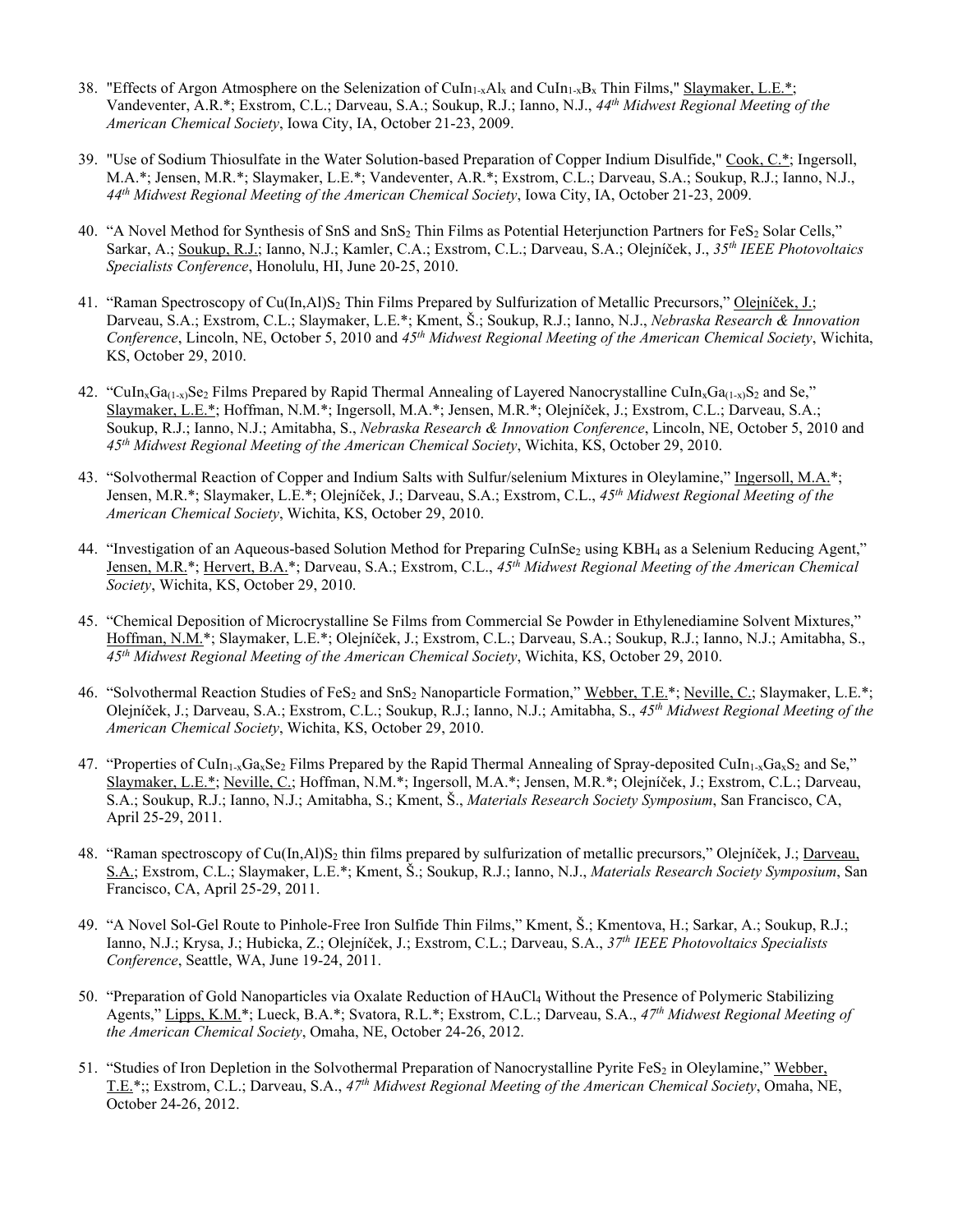- 52. "Effects of Aminopropyltrimethoxysilane on Gold Nanoparticle Aggregation and Binding to Crystalline and Glass Substrates," Svatora, R.L.\*; Exstrom, C.L.; Darveau, S.A., *47th Midwest Regional Meeting of the American Chemical Society*, Omaha, NE, October 24-26, 2012.
- 53. "Effects of pH in the Synthesis of Branched Gold Nanoparticles in Water/Methanol Solutions," Lueck, B.A.\*; Exstrom, C.L.; Darveau, S.A., *47th Midwest Regional Meeting of the American Chemical Society*, Omaha, NE, October 24-26, 2012.
- 54. "Nanocrystalline FeS<sub>2</sub> Prepared from Iron(III) N,N-diethyldithiocarbamate," Hanrahan, M.P.\*; Clements, A.R.\*; Darveau, S.A.; Exstrom, C.L. *48th Midwest Regional Meeting of the American Chemical Society*, Springfield, MO, October 16-18, 2013.
- 55. "Films of Anisotropic Gold Nanoparticles Deposited using Chemisorption- and Physisorption-based Methods," Svatora, R. L.\*; Darveau, S.A.; Exstrom, C.L. *48th Midwest Regional Meeting of the American Chemical Society*, Springfield, MO, October 16-18, 2013.
- 56. "Kinetics of Gold Nanoparticle Synthesis Monitored by Raman Spectroscopy," Lueck, B.A.\*; Exstrom, C.L.; Darveau, S.A. *48th Midwest Regional Meeting of the American Chemical Society*, Springfield, MO, October 16-18, 2013.
- 57. "Anisotropic Gold Nanoparticles Prepared by the Reduction of HAuCl4 with HEPES: Optimization of Synthesis Conditions and Shape Stabilization by Protein A," Neumann, M.M.\*; Darveau, S.A.; Exstrom, C.L. *49th Midwest Regional Meeting of the American Chemical Society*, Columbia, MO, November 12, 2014.
- 58. "Immobilization and Functional Coating of Gold Nanoparticles in a Polydimethylsiloxane Microfluidic Device Structure," Blum, J.R.\*; Svatora, R.L.; Kounovsky-Shafer, K.L.; Darveau, S.A.; Exstrom, C.L. *49th Midwest Regional Meeting of the American Chemical Society*, Columbia, MO, November 13, 2014.
- 59. "Formation of WSe<sub>2</sub> Thin Films via Annealing of a Solvothermally Prepared Nanocrystalline Precursor," Edgar, J.S.\*; Hanrahan, M.P.\*; Exstrom, C.L.; Darveau, S.A. *249th National Meeting of the American Chemical Society*, Denver, CO, March 22-26, 2015.
- 60. "Thermal and Electronic Effects on the Solvothermal Formation of Nanocrystalline WSe<sub>2</sub> in Aromatic Solvents," Hanrahan, M.P.\*; Edgar, J.S.\*; Darveau, S.A.; Exstrom, C.L. *249th National Meeting of the American Chemical Society*, Denver, CO, March 22-26, 2015.
- 61. "Combining Microfluidics and Gold Nanoparticle Sensing toward the Development of Surface Plasmon Resonance Detection of Viruses in Polydimethylsiloxane Microchannels," Kounovsky-Shafer, K.L.; Blum, J.R.\*; Svatora, R.L.\*; Darveau, S.A.; Exstrom, C.L. *249th National Meeting of the American Chemical Society*, Denver, CO, March 22-26, 2015.
- 62. "Stabilization of Anisotropic Gold Nanoparticle Shapes by Protein A," Lueck, B.A.\*; Darveau, S.A.; Exstrom, C.L. *249th National Meeting of the American Chemical Society*, Denver, CO, March 22-26, 2015.
- 63. "Stability of Gold Nanoparticle-based Films Deposited on Plasma-etched Borosilicate Glass *via* a Layer-by-layer Physisorption Technique," Svatora, R.L.\*; Darveau, S.A.; Exstrom, C.L. *249th National Meeting of the American Chemical Society*, Denver, CO, March 22-26, 2015.
- 64. "Optimization of Synthesis and Annealing for a Solvothermally Prepared Nanocrystalline Precursor in Forming Nanocrystalline WSe<sub>2</sub>," Edgar, J.S.\*; Curry, C.J.\*; Exstrom, C.L.; Darveau, S.A. 50<sup>th</sup> Midwest Regional Meeting of the *American Chemical Society*, St. Joseph, MO, October 21, 2015.
- 65. "Synthesis of Gold Nanoparticles using Tea Extracts and Size Separation using Gel Electrophoresis," Neumann, M.M.\*; Kounovsky-Shafer, K.L.; Darveau, S.A.; Exstrom, C.L. *50th Midwest Regional Meeting of the American Chemical Society*, St. Joseph, MO, October 21, 2015.
- 66. "Fabrication of a Meso-fluidic Device for a Virus Biosensor," Ripp, A.E.\*; Blum, J.A.\*; Darveau, S.A.; Exstrom, C.L.; Kounovsky-Shafer, K.L. *50th Midwest Regional Meeting of the American Chemical Society*, St. Joseph, MO, October 21, 2015.
- 67. "Immobilization of Gold Nanoparticles in a Meso-fluidic Device," Blum, J.A.\*; Ripp, A.E.\*; Kounovsky-Shafer, K.L.; Darveau, S.A.; Exstrom, C.L. *50th Midwest Regional Meeting of the American Chemical Society*, St. Joseph, MO, October 22, 2015.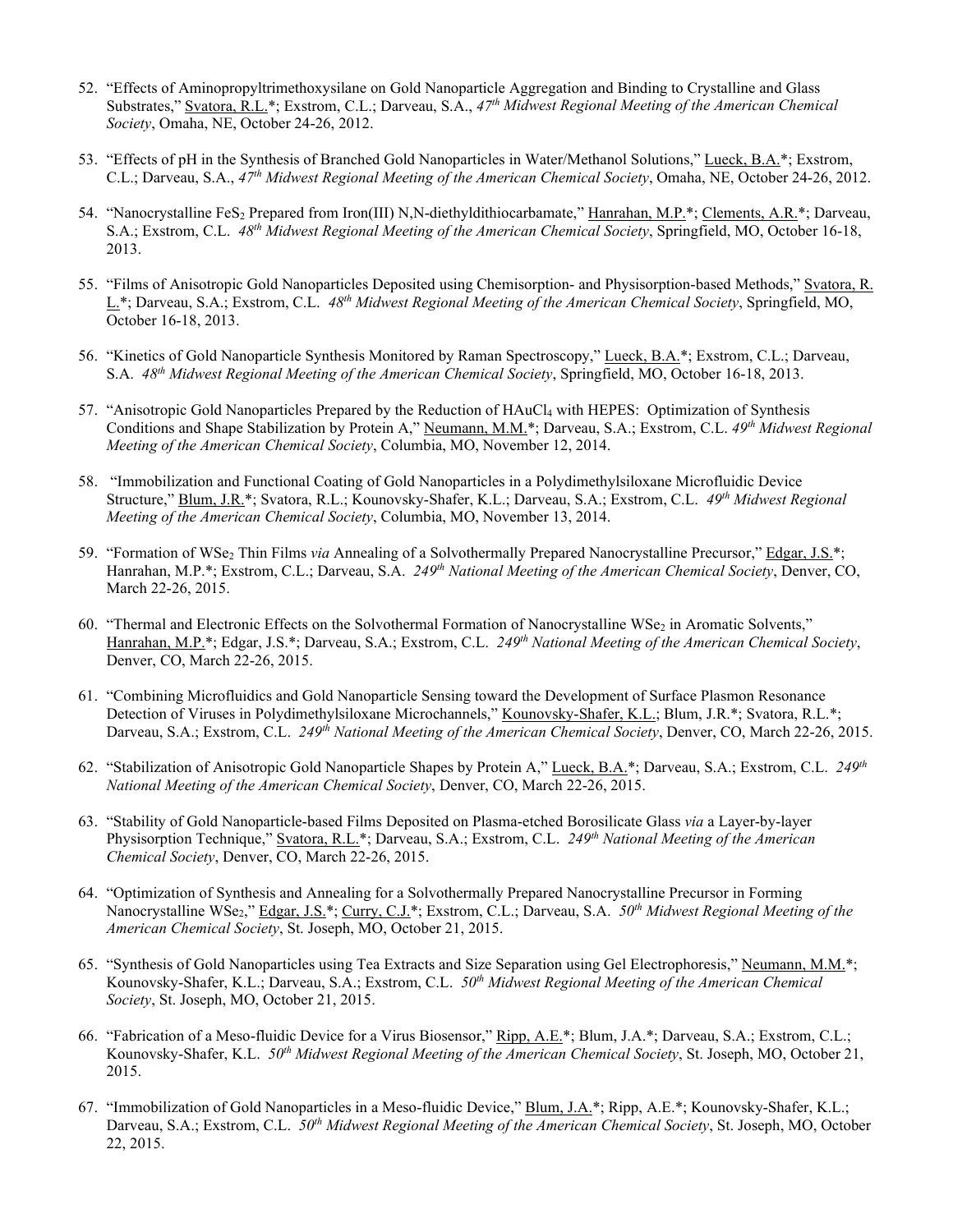- 68. "Determination of the Illumination Profile for a Blue Light Transilluminator," Breemes, M.K.\*; Exstrom, C.L.; Darveau, S.A.; Kounovsky-Shafer, K.L. *50th Midwest Regional Meeting of the American Chemical Society*, St. Joseph, MO, October 22, 2015.
- 69. "Gel Electrophoresis as a Method for Separating Polydisperse Gold Nanoparticles by Size," Blum, J.A.\*; Neumann, M.M.\*; Kounovsky-Shafer, K.L.; Exstrom, C.L. *51st Midwest Regional Meeting of the American Chemical Society*, Manhattan, KS, October 26-28, 2016.
- 70. "Quantification and Kinetics Studies of Gold Nanoparticle Formation *via* the Reduction of Polyphenol Compounds," Neumann, M.M.\*; Kounovsky-Shafer, K.L.; Darveau, S.A.; Exstrom, C.L. *51st Midwest Regional Meeting of the American Chemical Society*, Manhattan, KS, October 26-28, 2016.
- 71. "Phase Identification of Femtosecond Laser Surface Processed Materials Using Raman Spectroscopy," Breemes, M.K.\*; Colling, W.M.\*; Darveau, S.A.; Exstrom, C.L.; Tsubaki, A.; W.C. Thomas; Zuhlke, C.A.; Alexander, D.R. *51st Midwest Regional Meeting of the American Chemical Society*, Manhattan, KS, October 26-28, 2016.
- 72. "Incorporation of Silica Aerogels in Femtosecond Laser Surface Processed Materials," Hansen, L.M.\*; Colling, W.M.\*; Darveau, S.A.; Exstrom, C.L. *51st Midwest Regional Meeting of the American Chemical Society*, Manhattan, KS, October 26-28, 2016.
- 73. "Facile One-pot Synthesis of WSe<sub>2</sub> Nanoparticle from the Reaction between Diphenyl Diselenide and Tungsten Hexacarbonyl," Blum, J.A.\*; Colling, W.M.\*; Darveau, S.A.; Exstrom, C.L. *52nd Midwest Regional Meeting of the American Chemical Society*, Lawrence, KS, October 19, 2017.
- 74. "Chemistry of Tungsten-selenium Nanocrystalline Product Formation from a Mild-Temperature Reaction between Tungsten Hexacarbonyl and Selenium," Colling, W.M.\*; Blum, J.A.\*; Darveau, S.A.; Exstrom, C.L. *52nd Midwest Regional Meeting of the American Chemical Society*, Lawrence, KS, October 19, 2017.
- 75. "Fabrication of WSe2 Thin Films via a Mild Temperature Selenization of Chemical Bath-deposited Tungsten Oxide," Falconer, M.E.\*; Darveau, S.A.; Exstrom, C.L. *52nd Midwest Regional Meeting of the American Chemical Society*, Lawrence, KS, October 19, 2017.
- 76. "Effect of Silica Aerogel Embedment on the Wetting Properties of Femtosecond Laser Surface Processed Aluminum-1100 Surfaces," Everitt, K.R.\*; Tanbouza-Husseini, A.\*; Darveau, S.A.; Exstrom, C.L.; Peng, E.; Shield, J.E.; Bell, R.B.; Zuhlke, C.A.; Alexander, D.A. *52nd Midwest Regional Meeting of the American Chemical Society*, Lawrence, KS, October 19, 2017.
- 77. "Manipulation of Femtosecond Laser Processed Aluminum-1100 surface wetting behavior *via* coating by silanes with long-chain alkyl or fluoroalkyl substituents," Tanbouza-Husseini, A.\*; Everitt, K.R.\*; Darveau, S.A.; Exstrom, C.L. *52nd Midwest Regional Meeting of the American Chemical Society*, Lawrence, KS, October 19, 2017.
- 78. "Effects of Acid Catalysts on the Preparation of Ambient-dried Titania Aerogels," Hansen, L.M.\*; Darveau, S.A.; Exstrom, C.L. *52nd Midwest Regional Meeting of the American Chemical Society*, Lawrence, KS, October 19, 2017.
- 79. "Assessment of the hydration of Portland cement with admixed corn ash using thermogravimetric analysis and isothermal calorimetry," Shakouri, M.; Exstrom, C.L. *American Ceramic Society 10th Advances in Cement-Based Materials conference*, Urbana, IL, June 16-18, 2019.
- 80. "Using complete identification of an inorganic complex as a unifying theme in a multi-technique instrumental boot-camp as part of a new integrated advanced undergraduate chemistry laboratory course," Darveau, S.A.; Exstrom, C.L.; Kounovsky-Shafer, K.L. *54th Midwest Regional Meeting of the American Chemical Society*, Wichita, KS, October 16-18, 2019.
- 81. "pH-dependent Chloride Desorption Isotherms of Portland Cement Paste," Jeong, C.-H.\*; Paccini, G.D.\*; Teymouri, M.; Vaddey, N.P.; Exstrom, C.L.; Shakouri, M. *American Concrete Institute Virtual Concrete Convention*, October 17-21, 2021.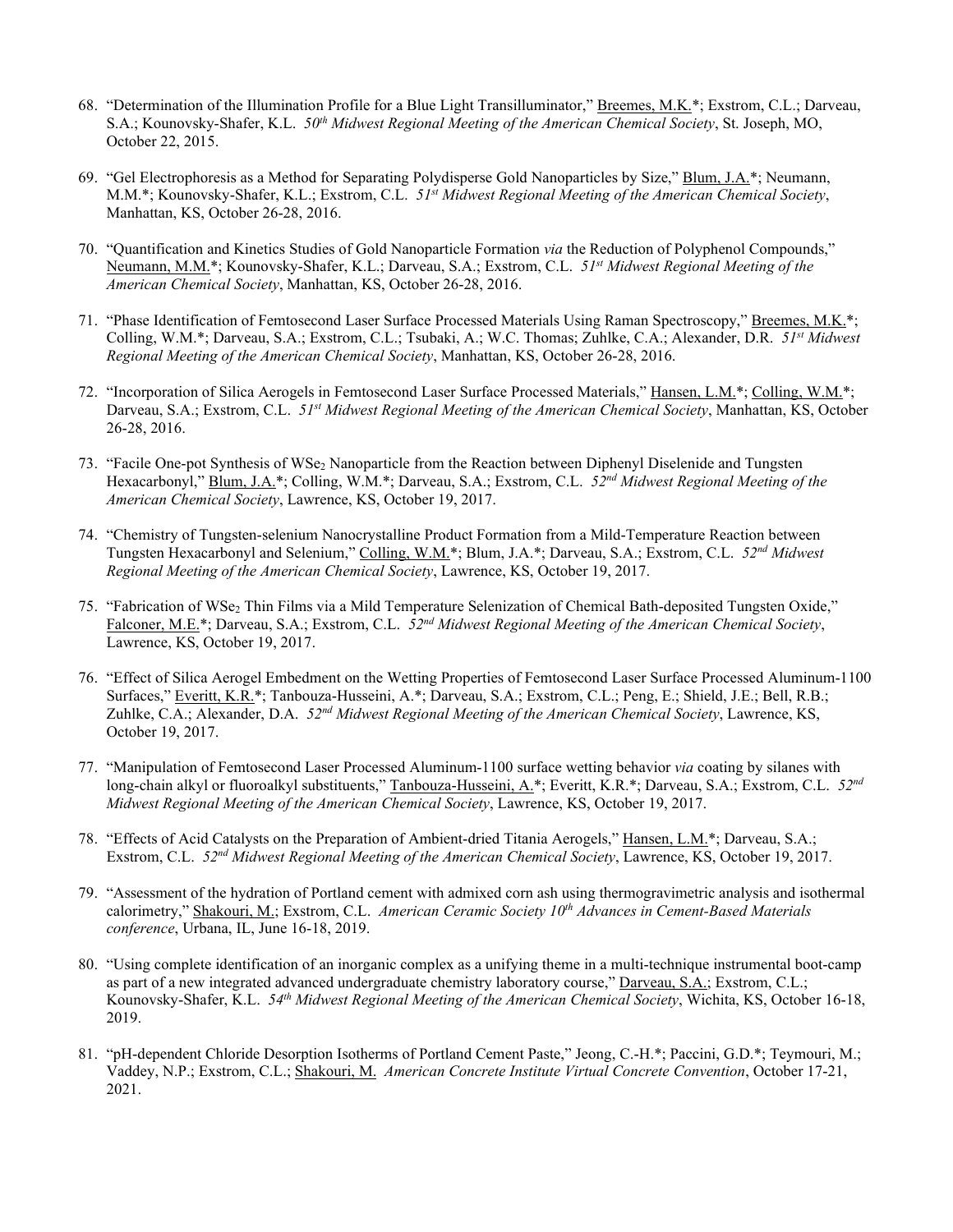## **GRANTS and CONTRACTS FUNDED -- grants listed in bold are currently active:**

- 1. Principal Investigator for "Synthesis and Physical Studies of Novel Organometallic Complexes that are Potential Environmental Sensors for the Detection of Hazardous Organic Vapors in the Environment", \$2000, UNK Research Services Council (internal), 1996-1997
- 2. Principal Investigator for "Acid-Base Sensors: Preparation and Chemistry of 'Reusable pH Test Strips'", \$3990, UNK Research Services Council (internal), 1998
- 3. Principal Investigator for "Effects of Molecular Modifications on the Degree of Charge-Transfer-to-Diimine Solvatochromism in Square-Planar Complexes", \$24,838, Petroleum Research Fund (type B), 1998-2000.
- 4. Principal Investigator for "Molecular Modification Effects on Charge-Transfer-to-Diimine Solvatochromic Shifts", \$23,303, Research Corporation, 1998-2000.
- 5. Project Director for "Summer Program to Enhance Rural High School Student Awareness of the Chemical Sciences", \$19,949, Camille and Henry Dreyfus Foundation (Special Grants Program), 1999-2000.
- 6. Co-PI for "Implementation of a Writing-Intensive Chemistry Laboratory Cummiculum", \$128,957, National Science Foundation (CCLI Adapt & Adopt), 1999-2001.
- 7. Project Director for "Soil-Vapor and Groundwater Monitoring at the EPA Cleburn Street Superfund Site", \$229,854, Nebraska Department of Environmental Quality, 2000-2002.
- 8. Project Director for "A Multicampus Renewable Energy Laboratory of Excellence", \$303,255, Nebraska Research Initiative program, 2002-2006.
- 9. Principal Investigator for "Preparation of Color-Changing "Molecular Square" Materials using Amino Acids as Linkers", \$3483, UNK Research Services Council (internal), Summer 2005.
- 10. Principal Investigator for "CIBS Solar Cell Development", \$770,000, U.S. Department of Energy, 2006-2008.
- 11. Institutional Project Director for "A New Wide Bandgap Material for Semiconductor Solar Cell Materials", \$132,000, University of Nebraska-Lincoln (Nebraska Research Initiative Program), 2006-2010
- 12. Institutional co-PI for "Satellite Contaminant Materials Program", \$134,523, University of Nebraska-Lincoln (NASA), 2008-2011.
- 13. Principal Investigator for "CIBS Solar Cell Development", \$936,000, U.S. Department of Energy, 2008-2011.
- 14. Institutional co-PI for "New Science and Engineering of Carbon-Based Low-Dimensional Nanoelectronics", \$50,000, University of Nebraska-Lincoln (Nebraska Research Initiative Program), 2009-2010.
- 15. Institutional PI for "Low-cost, Non-vacuum Nanomanufacturing of the Absorber Layer of High-efficiency Solar Cells," \$20,600, University of Nebraska-Lincoln (Nebraska Center for Energy Sciences Research), 2010-2011.
- 16. Institutional PI for "Center for Nanohybrid Functional Materials," \$312,990, Nebraska EPSCoR (NSF-RII), 2010-2015 (no-cost extension through August 15, 2016).
- 17. Project Director for "Nanoscale Imaging at the Benchtop: Enhancing Materials Science Research and Education across the Physical and Life Sciences using New Low-Voltage Electron Microscope Technology," \$286,610, Nebraska Research Initiative Program, 2011-2012.
- 18. Institutional PI for "Development of High-Efficiency, Low-Cost Thin Film Solar Cells Based on Naturally Abundant and Non-Toxic Materials," \$29,112, University of Nebraska-Lincoln (Nebraska Research Initiative), 2012-2014.
- 19. Principal Investigator for "Acquisition of a benchtop x-ray diffractometer to enhance materials science research across the physical and earth sciences at UNK," \$64,000, Nebraska Research Initiative Program, 2013-2014.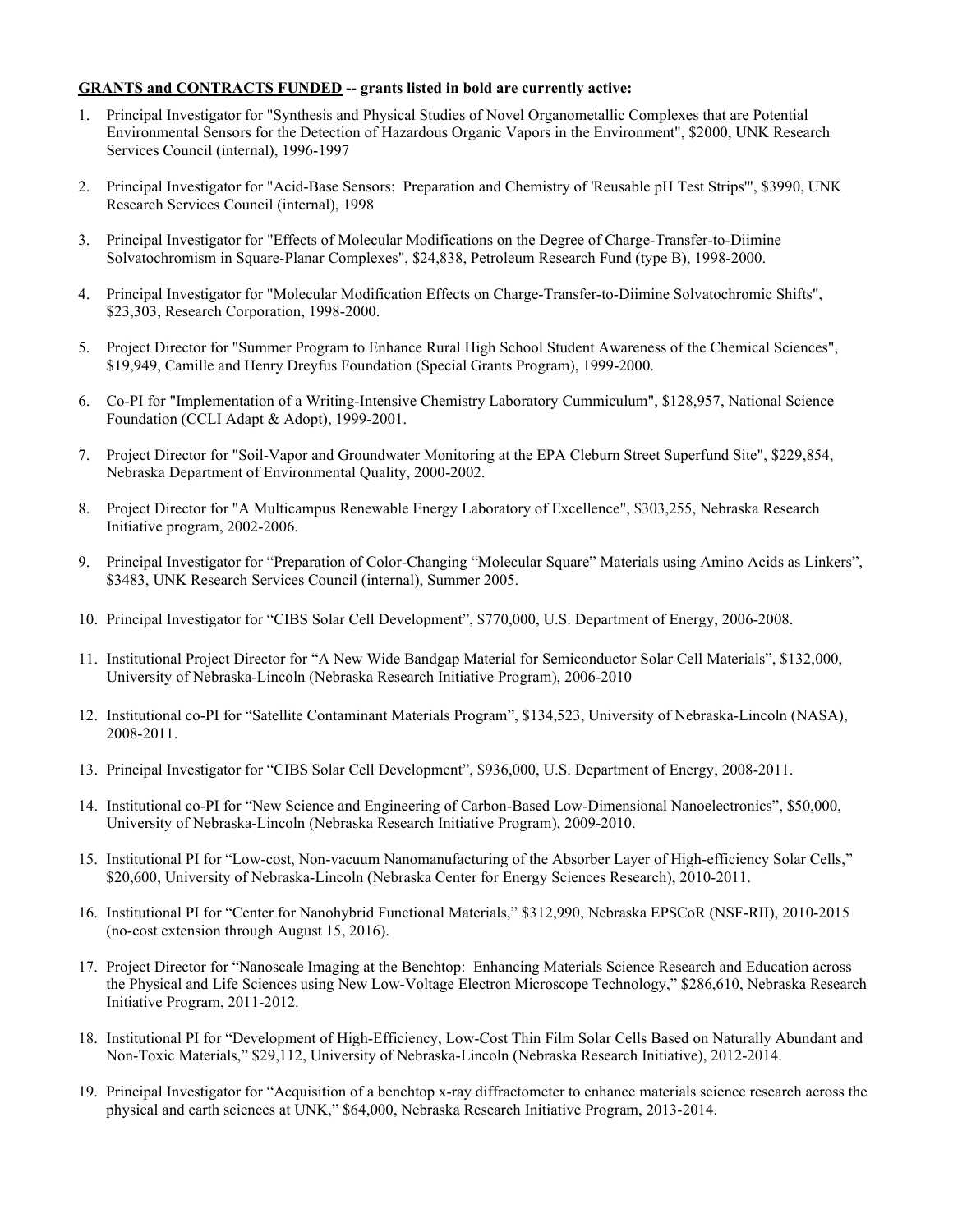- 20. Institutional PI for "Highly Permanent Biomimetic Micro/Nanostructured Surfaces by Femtosecond Laser Surface Processing for Thermal Management Systems," \$90,369, NASA Nebraska Space Grant Program (NASA-EPSCoR), 2014- 2018.
- 21. Co-PI for "Helping Middle School Science Teachers Create Content-based Digital Games on the Structure and Energy of Matter," \$58,617, Nebraska Department of Education Post-Secondary Coordination Commission, 2016-2017.
- 22. **PI for "Development of Next-generation Photovoltaic Solar Cells based on Tungsten Selenide," \$175,000, University of Nebraska Foundation, 2016-2018 (currently in no-cost extension period).**
- 23. Co-PI for "Use of Lignocellulosic Biomass Wastes as Portland Cement Replacement Materials in Concrete," \$8,000, UNK Research Services Council (internal), 2018-2019
- 24. co-PI for "Chloride binding and desorption behavior of cementitious systems exposed to low pH environments," \$8,800, UNK Research Services Council (internal), 2020-2021.
- 25. **Co-PI for "Developing an Alternative Ementitious Material from Raw Corn Stover and Bioethanol Production Plants' Waste Products," \$19, 223 (UNK portion), NU Collaborative Initiative Grant (Team Forming Seed Grant), 2021-2023.**

# **UNFUNDED AND PENDING GRANT PROPOSALS:**

- Principal Investigator for "Studies of Host-Guest Interactions Between Novel Solvatochromic Pt(II) and Pd(II) Macrocyclic Complexes and Volatile Organic Vapor", \$16,814, Research Corporation **(submitted November 15, 1996)**
- Project Director for "Enhancement of Undergraduate Laboratory Instruction and Research in Analytical Chemistry", \$38,700, National Science Foundation (ILI) **(submitted November 15, 1996)**
- Co-PI for "Spectrometric Properties of Polymeric Acridines", \$346,559, EPSCoR (DoD program) **(submitted May 6, 1997)**
- Principal Investigator for "Preparation and Studies of Macrocyclic Sensor Materials that Detect Hazardous Organic Compounds in Water Samples:, \$278,535, EPSCoR (DoD program) **(submitted May 6, 1997)**
- Project Director for "Enhancement of Undergraduate Laboratory Instruction and Research in Solid-State Chemistry", \$55,405, National Science Foundation (ILI) **(submitted November 14, 1997)**
- Co-PI for "Thin Film Semiconductor Materials Manufactured using a Unique Supersonic, Multicathode Plasma-Chemical Reactor with Hollow Cathodes", \$598,299, University of Nebraska (Nebraska Research Initiative) **(submitted December 1, 1997)**
- Co-PI for "Development of a Medicinal Chemistry Initiative in Anticancer and Antiviral Research", \$557,100, University of Nebraska (Nebraska Research Initiative) **(submitted December 1, 1997 -- not funded)**
- Co-PI for "Cost-Effective Solar Cells: A Renewable Energy Program", \$526,334, Nebraska Research Initiative **(submitted December 1, 1999 -- not funded)**.
- Project Director for "Undergraduate Curriculum and Service Enhancement by Atomic Spectroscopy", \$26,375, Camille & Henry Dreyfus Foundation (**submitted July 1, 2001 -- not funded)**
- Co-PI for "Electrically Insulating Tribological Coatings", \$482,580, Nebraska Research Initiative **(submitted December 1, 2001 -- not funded)**.
- Co-PI for "Light Weight, Mobile Solar Cell Structures", \$594,197, Nebraska DEPSCoR, US Army Research Office **(submitted August, 2002 – not funded)**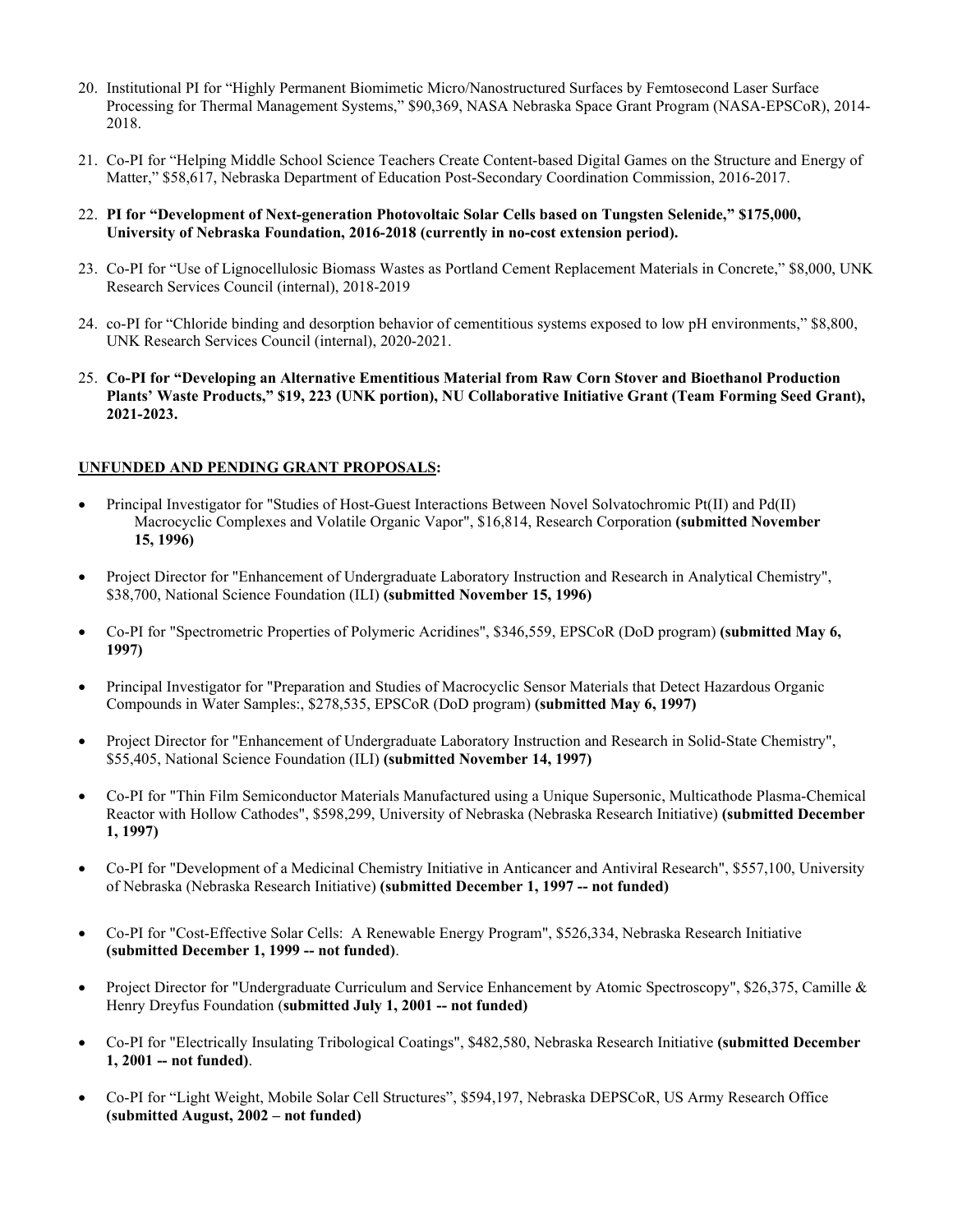- Co-PI for "High Frequency, High Power Heterojunction Devices Based on Silicon Carbide", \$426,771, University of Nebraska (Nebraska Research Initiative) **(submitted December 1, 2003 – not funded)**
- PI for "Reaction Pathway Studies of the Solvothermal Preparation of CuIn<sub>1-x</sub>M<sub>x</sub>Se<sub>2</sub> (M = Ga, Al, B) Nanocrystalline Materials", \$348,839, National Science Foundation **(submitted September 15, 2007 – not funded)**
- Institutional PI for "Exploring Low-bandgap Inorganic Nanocrystals as Donors in Organic/Inorganic Hybrid Solar Cells," \$223,203, University of Nebraska-Lincoln (NSF-DMR-EPM), 2010-2013. **(submitted October 15, 2009 – not funded)**
- Institutional PI for "Agile Non-Vacuum Photovoltaic Research and Development Center," \$841,620, Nebraska EPSCoR (DOE), 2010-2013. **(submitted October 15, 2009 – not funded)**
- Institutional PI for "Development of High Efficiency Pyrite Nanocrystal Solar Cells from Phase Pure and Surface Stable Pyrite Nanocrystals," \$111,147, University of Nebraska-Lincoln (NSF-CBET), 2011-2014 (**submitted March 3, 2011 – not funded; revision for \$87,920 submitted February 15, 2012 – not funded; revision for \$42,840 submitted February 15, 2013 – not funded**)
- co-PI for "MRI: Acquisition of a 400-MHz NMR Spectrometer to Enhance Chemistry Research and Education at UNK," \$339,750, NSF-MRI, 2012-2014. **(submitted January 26, 2012 – not funded)**
- co-PI for "Single-Crystal Optical-Fiber Probes for in vivo Raman Spectroscopy," \$25,000, University of Nebraska-Lincoln (Nebraska Research Initiative), 2013-2015 **(submitted November 1, 2012 – not funded)**
- Institutional PI for "Two-phase Flow Heat Transfer in Metallic Microchannels with Integrated Femtosecond Laser Fabricated Functionalized Micro/Nano Structures," \$8,667, University of Nebraska-Lincoln (Nebraska Research Initiative), 2014-2016 **(submitted November 1, 2013 – not funded)**
- Institutional PI for "Next Generation of Thermal Management Control in High Power Laser Diodes and Associated Weapon Systems Using Femtosecond Laser Processed Surfaces in Microchannel Coolers; Diamond Thermal Plates/ Inclusions," \$255,666, University of Nebraska-Lincoln (Office of Naval Research), 2017-2022 **(submitted August 29, 2016 – not funded)**
- co-PI for "Atomic Force Microscope," \$194,205, Nebraska Research Initiative, 2017 (**submitted December 23, 2016 – not funded**)

## **UNK UNDERGRADUATE RESEARCH STUDENTS MENTORED -- semesters of research activity in parentheses. Current group members are listed in bold**

|                | <b>Student</b>                | <b>Research Project</b>                                                                                                       |
|----------------|-------------------------------|-------------------------------------------------------------------------------------------------------------------------------|
| 1              | Rupesh Shrestha $(96F - 97S)$ | Preparation and Study of Pd(II) Interligand Charge-transfer Complexes                                                         |
| 2              | Andy Johansen (97S)           | Spectroscopy of Pd(II) Interligand Charge-transfer Complexes                                                                  |
| 3              | Matthew Polk $(97S - 97U)$    | Acid-Base Chemistry of Novel Nitrophenylhydrazine Derivatives                                                                 |
| $\overline{4}$ | Devis Sinani $(97S - 99F)$    | Diimine Structural Effects on the Spectroscopic Properties of Copper(II) Diimine<br>Catecholate Complexes                     |
| 5              | Ben Fagot (98S - 00S)         | Preparation and Solution Properties of Nickel Complexion Pairs                                                                |
| 6              | Sara Bolling (98S)            | Preparation and Chemistry of Novel Acridine and Pyridine Hydrazones                                                           |
| 7              | Kristina Garnett (98S)        | Spectroscopy of Organic Anions in Various Solvents                                                                            |
| 8              | Shane Kohl (98S)              | Analysis of Drinking Water for Heavy Metals by Atomic Absorption Spectroscopy.<br>Correlation to Onset of Parkinson's Disease |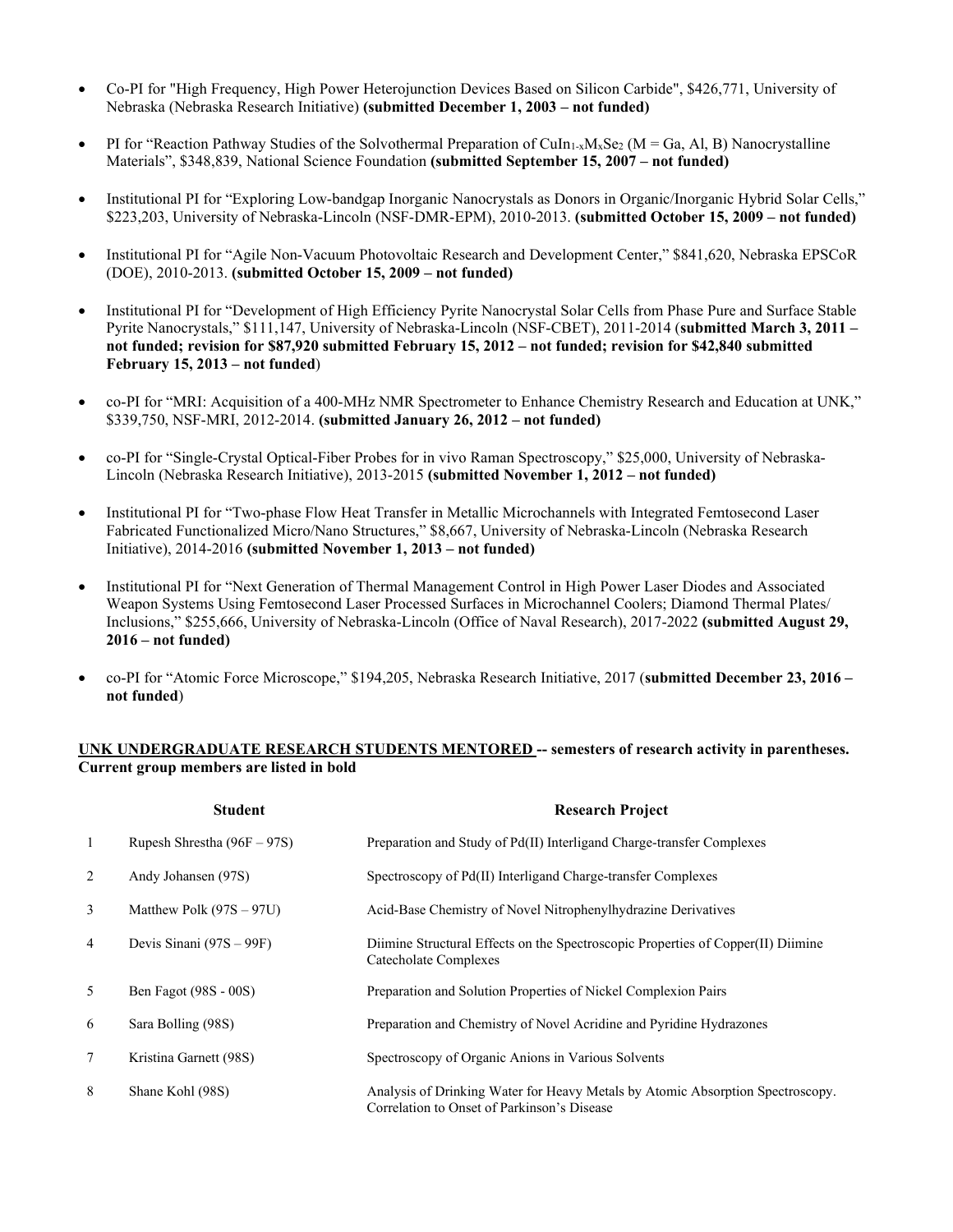| 9  | Jeff Seier (98S)                    | Analysis of Drinking Water for Heavy Metals by Atomic Absorption Spectroscopy.<br>Correlation to Onset of Parkinson's Disease                  |
|----|-------------------------------------|------------------------------------------------------------------------------------------------------------------------------------------------|
| 10 | Kristi Holmes (98F, 99U)            | Pi-donor Substituent Effects on the Solvatochromic Shifts of Palladium(II) Charge-<br>Transfer-to-Diimine Complexes                            |
| 11 | Greg Weber $(98F - 99F)$            | Diimine Substituent Effects on the Solvatochromic Shifts of Palladium(II) Charge-<br>Transfer-to-Diimine Complexes                             |
| 12 | Tim Slocum $(99S - 00S)$            | Preparation and Study of Pd(II) Salicylate Complexes                                                                                           |
| 13 | Christopher Ferris (00U - 00F)      | Preparation of Solvatochromic Werner Complexes                                                                                                 |
| 14 | Gina Kissel (00U - 00F)             | Preparation and Study of Cadmium Charge-Transfer Complexes                                                                                     |
| 15 | Joshua Skrdla (01S)                 | Preparation of Novel Fe(II) MLCT Complexes and their Preferential Solvation<br>Properties                                                      |
| 16 | Brian Leonard (01F - 03S)           | Preparation And Solvation Studies On Cadmium(II) Diimine Catecholate And<br>Dithiolate Complexes                                               |
| 17 | Brent Barta (02S)                   | Preparation of Novel Fe(II) MLCT Complexes and their Preferential Solvation<br>Properties                                                      |
| 18 | Jenny Smith (00U, 03F)              | Preparation and Study of Binuclear Pd Charge-Transfer Complexes                                                                                |
| 19 | Amanda Peterson (02U)               | Analysis of Drinking Water for Heavy Metals by Atomic Absorption Spectroscopy.<br>Correlation to Onset of Parkinson's Disease                  |
| 20 | Lancia Darville (02U - 03S)         | Analyses of Iron Content in the Platte River Water Using Ultraviolet-Visible<br>Spectroscopy and Atomic Absorption                             |
| 21 | Scott Meisenbach (02F)              | Method Development for Infrared Analysis of Thin Film Materials                                                                                |
| 22 | Notabushi Ota (03S - 03U)           | Ellipsometric Analysis of SiGe: H Thin Film Materials                                                                                          |
| 23 | Kyoko Okuno (03S - 03U)             | Infrared Spectroscopic Analysis of SiGe:H Thin Film Materials                                                                                  |
| 24 | Marc Penny $(03S - 03F)$            | Reflective Spectroscopy Method Development for Thin Film Characterization                                                                      |
| 25 | Ruth Udey $(03S - 05S)$             | Raman Spectroscopic and Ellipsometric Analysis of SiGe:H and GeC Thin Films<br>Materials                                                       |
| 26 | Tiffany Feldman $(04U - 04F)$       | Spin Coating Thin Film Materials of Charge-Transfer Complexes                                                                                  |
| 27 | Preston Larson $(04F - 08S)$        | Preparation of Novel Solvatochromic "Molecular Grid" Materials                                                                                 |
| 28 | Andrea Martinez-Skinner (04F - 08S) | Preparation and Characterization of Novel Water-Soluble Mo(diimine)(CO)4<br>Complexes; Wet Chemical Preparation of CIS Materials               |
| 29 | Christina Garretson (05U)           | Preparation and Vapochromic Properties of Fe(diimine)2(CN)2 Complexes                                                                          |
| 30 | Bradley Miller $(05F - 07S)$        | Solvatochromic Properties of Group 6 Isocyanide Complexes                                                                                      |
| 31 | Peter Longo $(06S - 06F)$           | CdS Thin Film Preparation by Chemical Bath Deposition                                                                                          |
| 32 | Ashley Vandeventer $(06S - 10S)$    | Development of Se Nanoparticles for Spray Deposition                                                                                           |
| 33 | Matt Ingersoll $(07S - 11S)$        | Solvothermal Reaction of Copper and Indium Salts with Sulfur/selenium Mixtures in<br>Oleylamine                                                |
| 34 | Anatole Mirasano $(07S - 08F)$      | Solvothermal Preparation, Processing, and Characterization of Nanocrystalline CuIn1.<br><sub>x</sub> Al <sub>x</sub> Se <sub>2</sub> Materials |
| 35 | Ayumi Yamanashi (07S)               | Preparation and Characterization of Mo(diimine)(PR3)(CO)3 Complexes                                                                            |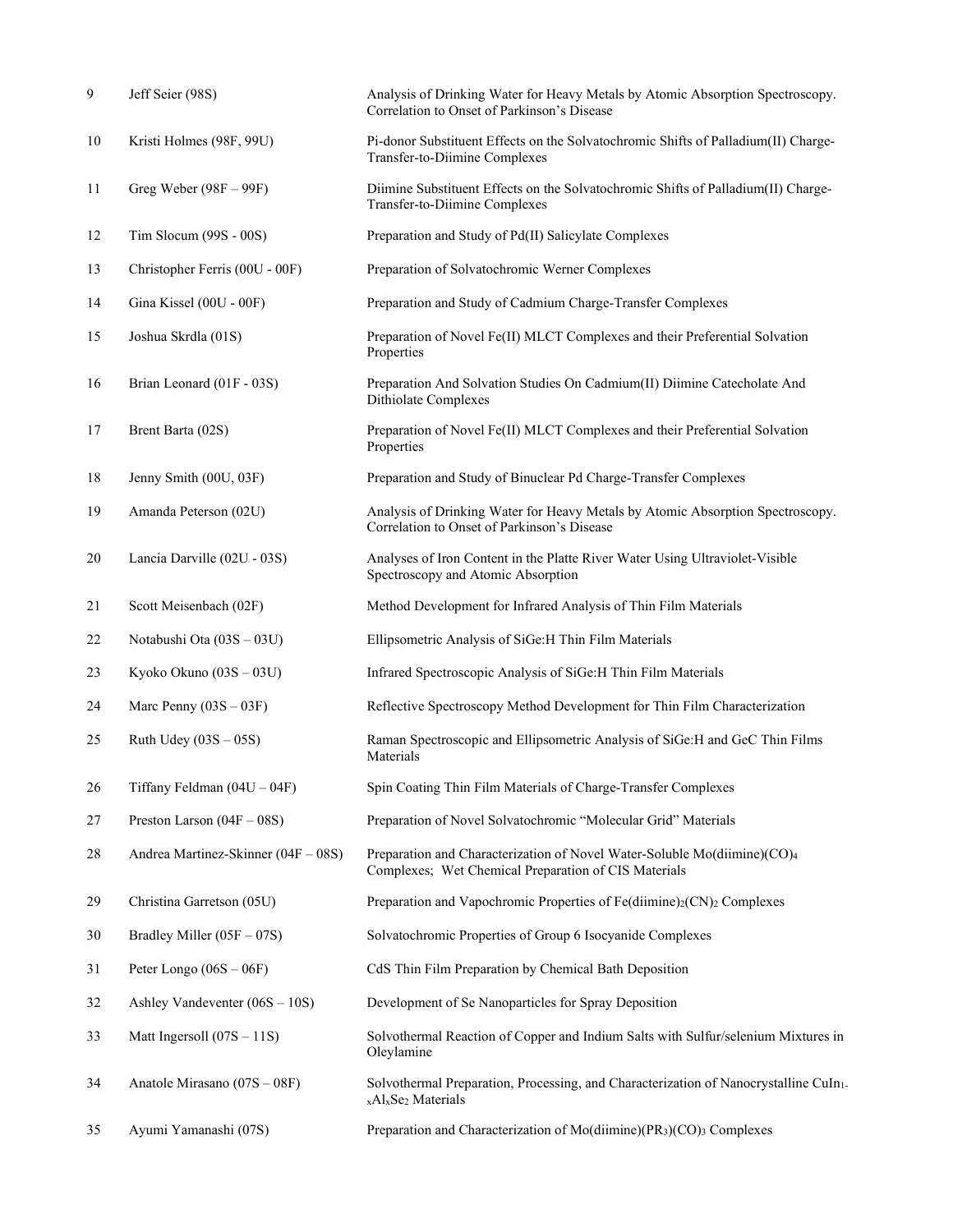| 36 | Mike Norris (07S)               | Solvatochromism of Group 6 Diimine-Phosphine Complexes                                                                                                                  |
|----|---------------------------------|-------------------------------------------------------------------------------------------------------------------------------------------------------------------------|
| 37 | Laura Slaymaker $(08S - 11F)$   | CuIn <sub>x</sub> Ga <sub>(1-x)</sub> Se <sub>2</sub> Films Prepared by Rapid Thermal Annealing of Layered<br>Nanocrystalline CuIn <sub>x</sub> Ga $_{(1-x)}S_2$ and Se |
| 38 | Brandon Karlin (08S)            | Solvothermal Preparation of CuInSe2-Family Materials                                                                                                                    |
| 39 | David Paprocki (08S - 11S)      | Size and Shape Control of Gold Nanostructures; Raman studies of Mn-doped CuInSe <sub>2</sub> -<br>based Chalcopyrites                                                   |
| 40 | Megan Schliefert $(08S - 11S)$  | Size and Shape Control of Gold Nanostructures; Raman studies of Mn-doped CuInSe2-<br>based Chalcopyrites                                                                |
| 41 | Joe Shanle (08F)                | Solvothermal Preparation of CuInSe2-Family Solar Cell Materials                                                                                                         |
| 42 | Chelsey Cook $(08F - 09F)$      | CuInS <sub>2</sub> Preparation via Aqueous Solution-based Methods                                                                                                       |
| 43 | Tiffani Doss (09S)              | Solvothermal Preparation of CuInSe <sub>2</sub> -Family Solar Cell Materials                                                                                            |
| 44 | Mark Gardner (09S)              | Solvothermal Preparation of CuInSe2-Family Solar Cell Materials                                                                                                         |
| 45 | Matt Jensen $(09S - 12S)$       | CuInS <sub>2</sub> Preparation via Aqueous Solution-based Methods; Preparation and Studies of<br>Nanocrystalline FeS <sub>2</sub> and SnS <sub>2</sub>                  |
| 46 | Thomas Webber $(09U - 13S)$     | Preparation and Studies of Nanocrystalline FeS2 and SnS2                                                                                                                |
| 47 | Maurice Chessmore $(10S - 10U)$ | ICP-OES Analyses of Sulfur from Semiconductor Materials                                                                                                                 |
| 48 | Britni Hervert (10U)            | CuInSe2 Preparation via Se reduction by KBH4                                                                                                                            |
| 49 | Nathan Hoffman $(10U - 12S)$    | Chemical Bath Deposition of Selenium for Solar Cell Fabrication                                                                                                         |
| 50 | Jesse Lange (11S-11F)           | Fabrication and Characterization of CIGS Thin Films                                                                                                                     |
| 51 | Loany Fajardo (11S)             | Preparation and Studies of Nanocrystalline FeS2 as a Solar Cell Absorber                                                                                                |
| 52 | Kirsten Lipps $(11F - 12U)$     | Development of Controlled Syntheses of Branched Au Nanoparticles                                                                                                        |
| 53 | Bethany Lueck (12S - 15S)       | Synthesis of Novel Branched Au Nanoparticles for Biosensor Applications                                                                                                 |
| 54 | Becky Svatora $(12U - 15S)$     | Studies of Au Nanoparticle Films as Biosensors                                                                                                                          |
| 55 | Xiaojun Liu (12F)               | Studies of Au Nanoparticle Binding Interactions to Crystalline and Glassy Substrates                                                                                    |
| 56 | Bjorn Lund $(12F - 13S)$        | Iron Pyrite Nanoparticle Formation and Growth Mechanistic Studies                                                                                                       |
| 57 | Aspen Clements $(13S - 13F)$    | Iron Pyrite Nanoparticle Formation and Growth Mechanistic Studies                                                                                                       |
| 58 | Zack Colgrove (13S - 13U)       | Synthesis and Coating of Novel Branched Au Nanoparticles for Biosensor<br>Applications                                                                                  |
| 59 | Daniel Connor (13S)             | Synthesis of Novel Branched Au Nanoparticles for Biosensor Applications                                                                                                 |
| 60 | Michael Hanrahan $(13S - 16S)$  | Solvothermal Preparation of Nanocrystalline Tungsten Selenide                                                                                                           |
| 61 | Ryan Matzen (13S)               | Synthesis of Novel Branched Au Nanoparticles for Biosensor Applications                                                                                                 |
| 62 | Molly O'Brien (13S)             | Synthesis of Novel Branched Au Nanoparticles for Biosensor Applications                                                                                                 |
| 63 | Jessica Blum $(14S - 18S)$      | Immobilization of Au Nanoparticles in Biosensor Devices                                                                                                                 |
| 64 | Miranda Neumann $(14S - 16F)$   | Au Nanoparticle Synthesis using Tea antioxidants                                                                                                                        |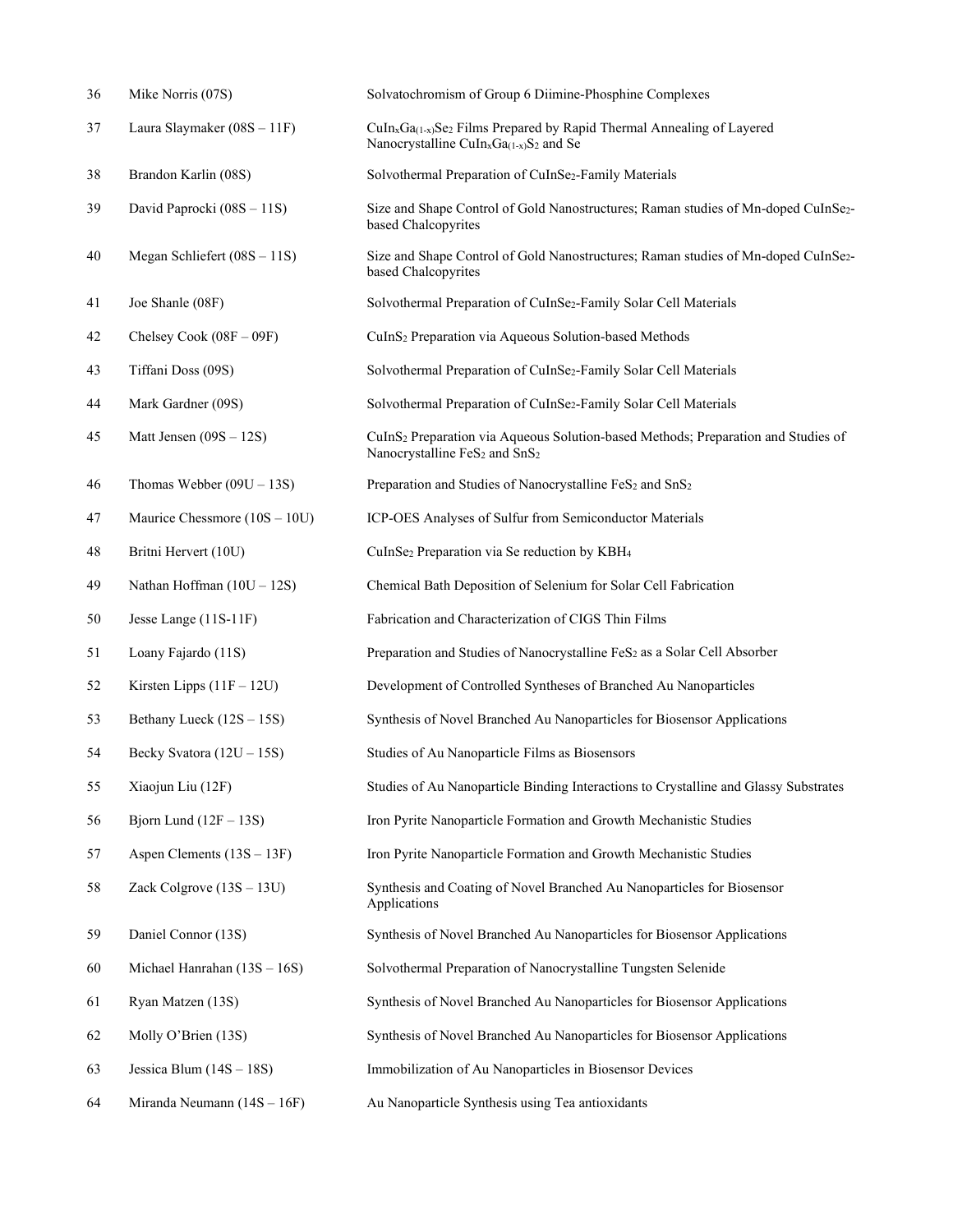| 65 | Mallory Breemes (14S, 15U-17S)    | Fluorescence Sensing in Biosensor Applications                                                  |
|----|-----------------------------------|-------------------------------------------------------------------------------------------------|
| 66 | Shane Swanson (14S)               | Studies of Deposition and Growth of Thin-film WSe2                                              |
| 67 | Mariana Bartlotti Garcia (14S)    | Synthesis of Novel Branched Au Nanoparticles for Biosensor Applications                         |
| 68 | Joshua Edgar $(14U - 16S)$        | Non-vacuum Fabrication of Thin-film Tungsten Selenide                                           |
| 69 | Keegan McGill (15S - 15F)         | Strategies for Preventing Non-Specific Protein Binding to Substrates in Biosensor<br>Prototypes |
| 70 | Cody Masters (15U)                | Strategies for Preventing Non-Specific Protein Binding to Substrates in Biosensor<br>Prototypes |
| 71 | C.J. Curry $(15U - 16S)$          | Non-vacuum Fabrication of Thin-film Tungsten Selenide                                           |
| 72 | Whitney Colling $(16S - 18U)$     | Non-vacuum Fabrication of Thin-film Tungsten Selenide                                           |
| 73 | Logan Hansen $(16U - 17U)$        | Aerogel Synthesis for Support of FLSP Nanostructures                                            |
| 74 | Megan Falconer $(17S - 19S)$      | Fabrication of Tungsten Selenide from Tungsten Oxide                                            |
| 75 | Keith Everitt $(17S - 18U)$       | Aerogel Embedding in FLSP Nanostructures                                                        |
| 76 | Ali Tanbouza-Husseini (17S - 18U) | Silane Coating of FLSP Nanostructures                                                           |
| 77 | Brittany Zimmerman $(18S - 19F)$  | Non-vacuum Fabrication of Thin-film Tungsten Selenide                                           |
| 78 | Chul-Hyun Jeong $(19F - 21S)$     | Fabrication of Tungsten Selenide from Tungsten Oxide                                            |
| 79 | Guilherme Piccini, ITEC (19F)     | XRD and TGA Characterization of Corn Ash-fortified Concrete                                     |
| 80 | Todd Cerny, ITEC (20S)            | TGA Characterization of Corn Ash-fortified Concrete                                             |
| 81 | Anna Law (21F - present)          | XRD and TGA Characterization of Corn Ash-fortified Concrete                                     |
| 82 | Francisco Cantillo Villalba (22S) | XRD and TGA Characterization of Corn Ash-fortified Concrete                                     |
| 83 | Seth Yarnell (22S)                | XRD and TGA Characterization of Corn Ash-fortified Concrete                                     |

# **MOST NOTABLE & EXTENSIVE SERVICE ACTIVITIES**

**Director of the UNK online Science/Math Education M.S.Ed. Program (2012-2019).** In this capacity, my responsibility and activities include the following:

- Serve as program Committee Chair
- Manage program differential tuition income
- Work with Chairs of participating departments (Biology, Chemistry, Math, Physics, Teacher Education) to develop and schedule online courses
- Coordinate program application evaluation process
- Evaluate degree candidacy applications
- Conduct comprehensive exam (written and oral components) process
- Maintain program website
- Work with eCampus to development program marketing initiatives
- Respond to prospective student inquiries

**Creator and Director of UNK Department of Chemistry Research Apprentice Program (2006-present).** In this program, 10-12 freshmen from the Fall CHEM 160 course are invited to join chemistry research groups in the following Spring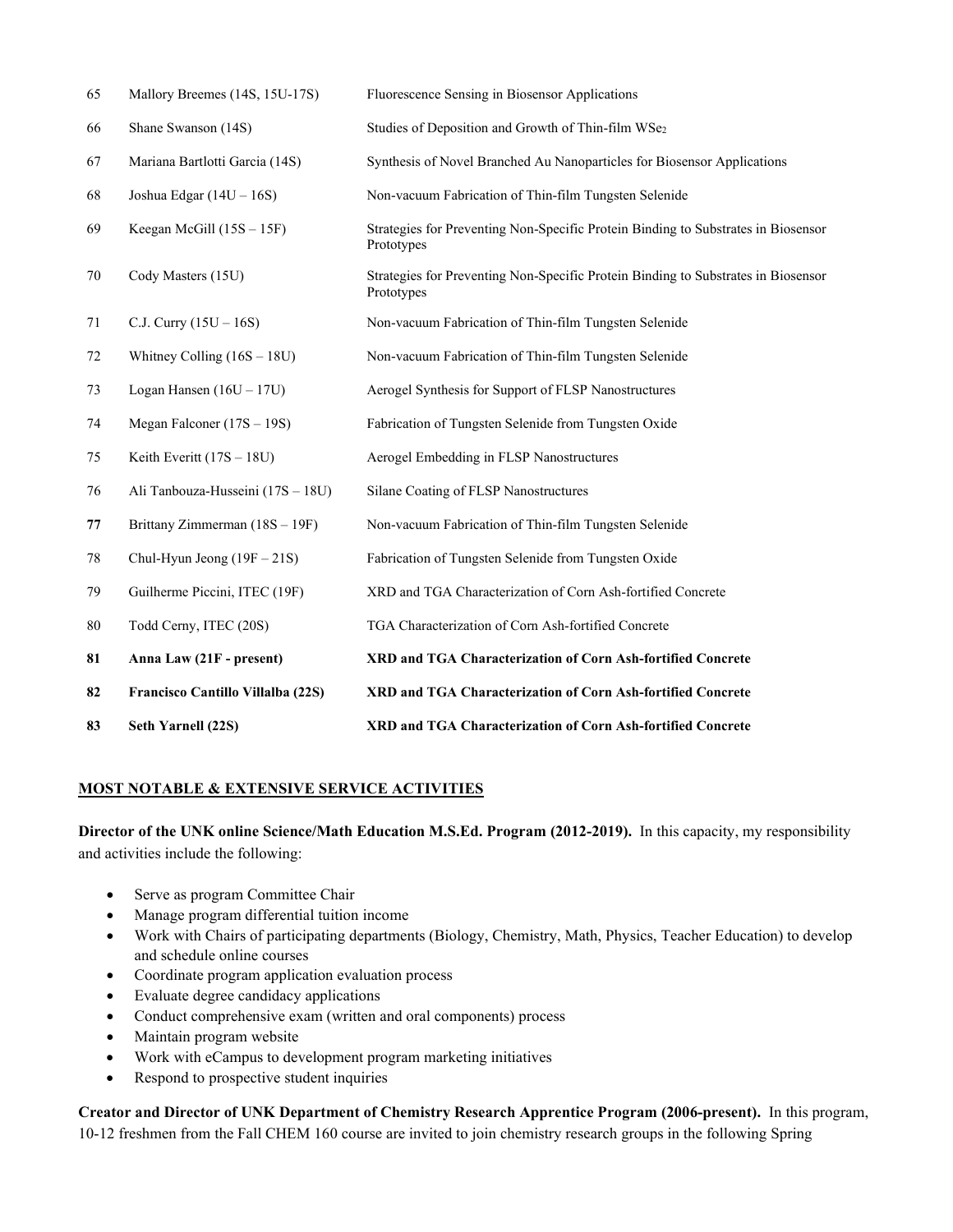semester. The apprenticeships last 8 weeks (3 hours of lab work per week) and the students earn a \$150 scholarship. Experience research students who serve as student mentors to the apprentices earn a \$200 stipend. I coordinate the recruitment of apprentices and serve as the primary contact for students during this process.

**Steering Committee Member and Training Curriculum Developer, Nebraska School Chemical Cleanout Campaign, Keep Nebraska Beautiful (2007-2009).** The non-profit group Keep Nebraska Beautiful has initiated a new Nebraska School Chemical Cleanout Campaign that is designed to assist schools in disposing of outdated chemicals and educating pre- and inservice teachers on proper chemical safety. I have developed a 1-credit online course on chemical hygiene and safety that has been offered through UNK (as CHEM 899P) several times since Spring 2009. I have presented ESU workshops to teachers across the state on chemical safety, inventory compiling, and storage. This EPA-funded initiative is expected to impact Rule 24 requirements for chemistry teaching endorsement requirements.

**Service Contract -- Project Director for "Cleburn Street Superfund Site Environmental Sampling and Monitoring", Nebraska Department of Environmental Quality (NDEQ), \$229,854 (2000-2002).** Volatile organic compounds levels were monitored at a soil-vapor extractor and groundwater wells in the Grand Island, Cleburn Street area. I acted as liaison to NDEQ, prepared and submited quarterly and annual reports, processed supply/salary paperwork, contracted out engineering maintenance tasks and laboratory analyses that could not be done in our department, hired and coordinated student laboratory technicians (8 different students over the 3-year period) and travel for vapor sampling, prepared and maintained vapor sampling equipment for weekly inspections, reported weekly VOC level data. I also traveled to the site and supervised quarterly water sampling, prepared equipment for sampling events, prepared samples for analysis and reported results.

**Coordinator of annual summer UNK Adventures in Chemistry Camp for high school students, 1998-2003 (D, Col, U,** 

**Com) –** In order to establish closer ties with regional high school chemistry teachers, step up recruiting of promising science students, and provide high schools with experience with lab techniques and equipment that are unavailable in most high school laboratories, In 1998, Michael Mosher and I created a week-long residential summer chemistry camp for exceptional high school science students in the state of Nebraska. The students were introduced to a variety of laboratory and instrumental techniques (UV-vis, IR, and NMR spectroscopy) that are not typically experienced until well into a college career. Additionally, there were field trips to regional chemistry facilities such as Ward Laboratories, the chemistry lab at Eaton Manufacturing, and the biochemistry labs at the USDA Meat Animal Research Center. This was one of the programs offered as in the UNK Division of Continuing Education Summer Synergy.

My administrative roles included coordinating the direct marketing/advertising and the camp admission processes, making residence hall arrangements, hiring and supervising undergraduate camp counselors, arranging field trips, and managing camp finances. In January, a mailing is sent to all Nebraska high school science teachers asking them to nominate up to 5 promising math and science students for camp attendance. Applications were solicited from those students nominated, and students were chosen by myself and camp co-coordinator Michael Mosher to attend based on year in school (juniors are preferred), strength of academic background, and suitability of the camp for career plans. For the first camp, we received 34 applications (out of the 114 students nominated) for 12 spots. Thanks to the above-listed grant from the Camille and Henry Dreyfus Foundation, the camp was expanded in 1999 and 2000 from one to two sessions of 16 students each. Additionally, the student fee was lowered from \$275 to \$50

The Bruner Hall Phase I renovation prevented a camp offering in 2001. With support from the UNK Honors Program and NU Priority Program Funds, the camp brought in 11-14 students per year in 2002 and 2003. Curricular improvements made during this time featured the inclusion of faculty from other disciplines – Joan Blauwkamp from Political Science and Tom Martin and Dave Rozema from Philosophy – who added class and discussion sections on topics that bridged chemistry with environmental, political, and ethical issues.

**Coordinator of CNSS Summer Academic Camps for high school students, 2004 (D, Col, U, Com) –** The ideas behind the Adventures in Chemistry Camp were expanded to four simultaneous academic camps in the Departments of Biology, Chemistry, CSIS, and Political Science. The camp brought in 24 students across these disciplines. My administrative roles were similar to those for the previous chemistry camp but individual faculty directors developed the curricular components within each individual camp.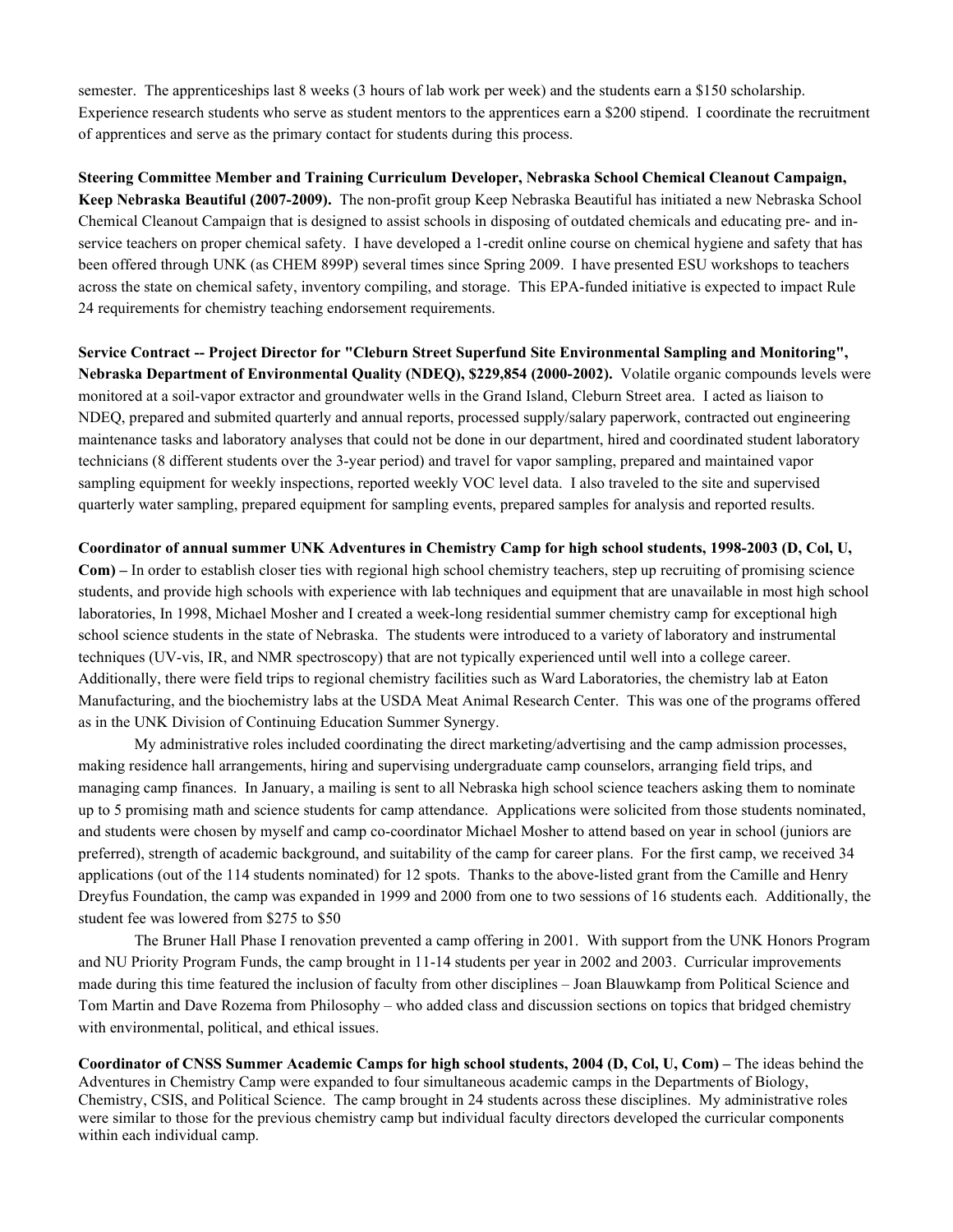**Department Equipment Maintenance (D)** – Listed below are department equipment items for which I take at least a significant share of maintenance responsibility:

**Bruker D2 Phaser X-ray Diffractometer –** primary caretaker

**LVEM-5 Electron Microscope** – primary caretaker

**Varian 720-ES ICP-OES –** primary caretaker, attended training workshop in December 2008

**Nexus 680 Fourier-Transform Infrared Spectrophotometer --** primary caretaker, replaced MCT detector, implemented software upgrade to system, supervised installation of new research-grade instrument

**Computer-Driven Electroanalyzer --** primary caretaker, installed system.

**Magnetic Susceptibility --** obtained through my research grant funds, primary caretaker, installed system.

**Academic Advisor (D) --** I serve as academic advisor for 11 undergraduate chemistry students and 55 graduate students. *I am the designated department advisor for all students pursuing the grade 7-12 Chemistry Subject Teaching Endorsement as well as the primary or secondary advisor for all Science/Math Education M.S.Ed. graduate students.*

## **OTHER CURRENT AND RECENT COMMITTEE ASSIGNMENTS & SERVICE POSITIONS**

**Member, Chemistry Department Safety Committee, 2020-present (D)**

**Member, Chemistry Department Outreach Committee, 2016-present (D)**

**Parliamentarian, College of Arts & Science, 2021-present (Col)**

**Member & CAS representative, Faculty Advisory Committee for Reduction In Force, 2020-2021 (U)**

**Member & UNK representative, NU System Core Research Facilities Subcommittee, 2017-present (U)**

**Member, UNK Conflict of Interest Committee, 2017-present (U)**

**Member of Faculty Senate Academic Freedom & Tenure Committee, 2005-2009, 2011-2013, 2015-2020 (Col, U) –** elected by NSS faculty.

- Chair, 2007-2009, 2011-2013, 2016-2020
- Coordinated the review and revision of UNK Post-Tenure Review campus policy document

## **PAST COMMITTEE ASSIGNMENTS & SERVICE POSITIONS**

**Member, Nebraska EPSCoR First Award Grant Evaluation Subcommittee, 2009, 2018 (U)**

**Member, Dean of Graduate Studies search committee, 2018-2019 (U)**

**Member, UNK Undergraduate Research Council, 2012-2018 (U)**

**Member, UNK Graduate Council, 2014-2017 (U)**

**Chair, UNK Graduate Academic Programs Committee, 2016-2017 (U)**

**Member, CAS Merger Consitution Committee, 2017 (Col)**

**Chair, CNSS** *ad hoc* **Faculty Mentoring & Development Committee, 2016-2017 (Col)**

**Member, Chemistry Dept Marketing Committee, 2016-present (D)**

**Member, CNSS Rank and Tenure Committee, 2013-2016 (Col)**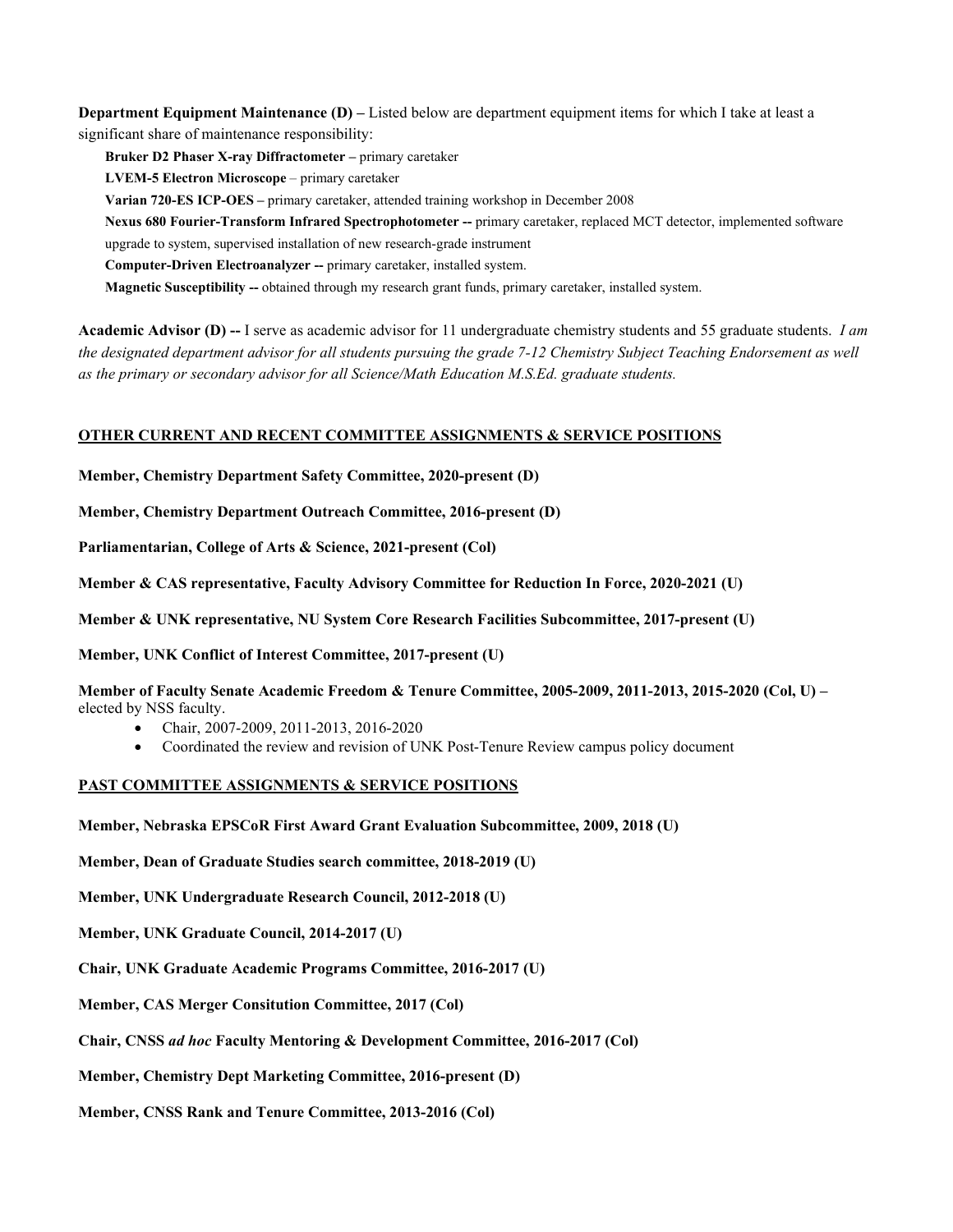## **Interview Panelist for Omaha World-Herald/Kearney Hub Scholarship applicants, 2016, 2017 (U)**

**Member, UNK Graduate Policy & Planning Committee, 2014-2016 (U)**

**Member, University of Nebraska System-Wide Original Research & Creative Activity Award selection committee, 2012-2015 (U)**

**Member, Leland Holdt/Security Mutual Life Insurance Company Distinguished Faculty Award Selection Committee, 2011-2013 (U)**

**Member, Director of Sponsored Programs Search Committee, 2012-2013 (U)**

**Member, Board of Representatives, Sigma Xi, UNK Chapter, 2008-2012 (Prof)**

## **Member, CNSS Advisory Committee, 2006-2012 (Col)**

• Chair, 2009-2012

**Member of Faculty Senate Grievence Committee, 2009-2011 (Col, U) –** elected by NSS faculty.

**Chemistry Department Representative on the Science/Math Education Graduate Program Committee, 2011-2012 (D, Col)**

**Member, UNK Academic Success Center Advisory Board, 2009-2011 (U)**

**Member, University of Nebraska System-Wide Innovation, Enhancement, and Development Award selection committee, 2009-2010 (U)**

**Member, UNK Pratt-Heins Faculty Award Committee, 2007-2009 (U)**

• Chair, 2008-2009

**Presenter, UNK Center for Teaching Excellence "Developing and Teaching Capstone Courses" Forum, 2009 (U)**

**Treasurer, Phi Kappa Phi UNK Chapter, 2002-2008 (U, Prof) –** Charter member of the UNK chapter. Responsibilities include managing chapter finances, tracking chapter membership, submitting finance reports to national headquarters, and filing income tax paperwork to the IRS.

**Member of Organizing Committee for 43rd Midwest Regional Meeting of the American Chemical Society held in Kearney (October 2008) (Prof)** -- I served as Printing and Publicity Chair. I was responsible for the meeting website, creating calls for papers (and arranging their distribution via *Chemical and Engineering News* or bulk mail), the meeting's abstract book, and meeting signs.

**Member of Organizing Committee for 36th Midwest Regional Meeting of the American Chemical Society in Lincoln (Oct. 10-13, 2001) (Prof)** -- I served as Printing and Publicity Chair. I was responsible for creating calls for papers (and arranging their distribution via *Chemical and Engineering News* or bulk mail), the meeting's abstract book, and meeting signs.

**Faculty Senator, 2002-2005 (Col, U) –** elected by NSS faculty.

**Member of Faculty Senate Oversight Committee, 2004-2005 (Col, U) –** organized and ran NSS elections for Faculty Senate committee seats and senate positions.

**Member of UNK Judicial Board Pool, 2004-2006 (U) –** served on two hearing boards and one appellate board as part of the disciplinary action process specified in the UNK Student Handbook

**Member, University of Nebraska System-Wide Department Teaching Award Selection Committee, 2007 (U)**

**Member, NUPATHS Scholarship Committee, 2002 (U)**

**Member, Honors Program Academic Program Review Team, 2003 (U)**